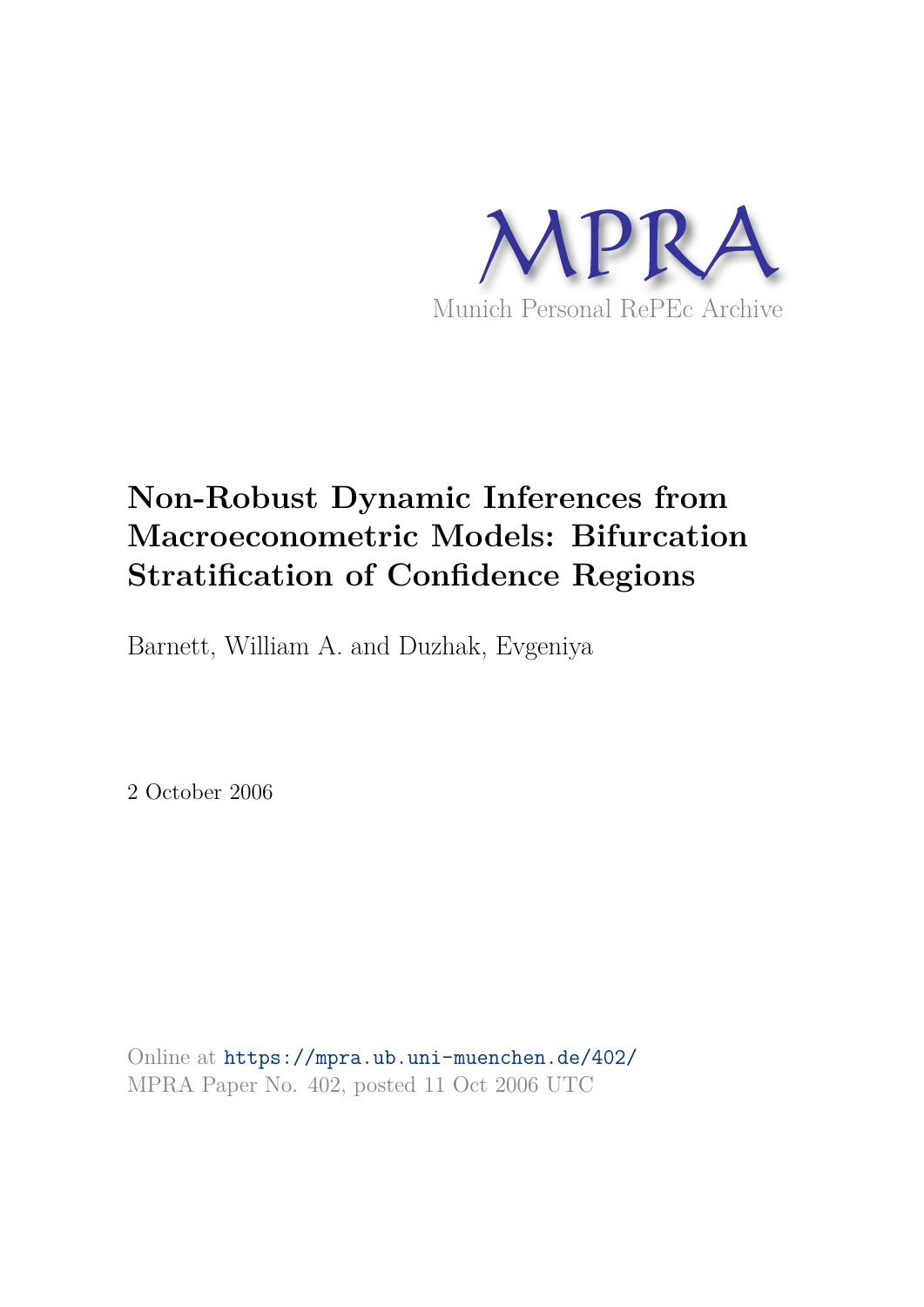# **Non-Robust Dynamic Inferences from Macroeconometric Models: Bifurcation Stratification of Confidence Regions**

by

William A. Barnett, University of Kansas and Evgeniya Aleksandrovna Duzhak, University of Kansas

#### October 2, 2006

**Abstract**: Grandmont (1985) found that the parameter space of the most classical dynamic models are stratified into an infinite number of subsets supporting an infinite number of different kinds of dynamics, from monotonic stability at one extreme to chaos at the other extreme, and with all forms of multiperiodic dynamics between. The econometric implications of Grandmont's findings are particularly important, if bifurcation boundaries cross the confidence regions surrounding parameter estimates in policy-relevant models. Stratification of a confidence region into bifurcated subsets seriously damages robustness of dynamical inferences.

But Grandmont provided his result with a model in which all policies are Ricardian equivalent, no frictions exist, employment is always full, competition is perfect, and all solutions are Pareto optimal. Hence he was not able to reach conclusions about the policy relevance of his dramatic discovery. As a result, Barnett and He (1999, 2001, 2002) investigated a Keynesian structural model, and found results supporting Grandmont's conclusions within the parameter space of the Bergstrom-Wymer continuous-time dynamic macroeconometric model of the UK economy. That highly regarded, prototypical Keynesian model was produced from a system of second order differential equations. The model contains frictions through adjustment lags, displays reasonable dynamics fitting the UK economy's data, and is clearly policy relevant.

Criticism of Keynesian structural models by the Lucas critique have motivated development of Euler equations models having policy-invariant deep parameters, which are invariant to policy rule changes. Hence, Barnett and He (2006) chose to continue the investigation of policy-relevant bifurcation by searching the parameter space of the best known of the Euler equations macroeconometric models: the Leeper and Sims (1994) model. The results further confirm Grandmont's views.

Even more recently, interest in policy in some circles has moved to New Keynesian models. As a result, in this paper we explore bifurcation within the class of New Keynesian models. We develop the econometric theory needed to locate bifurcation boundaries in log-linearized New-Keynesian models with Taylor policy rules or inflation-targeting policy rules. Empirical implementation will be the subject of a future paper, in which we shall solve numerically for the location and properties of the bifurcation boundaries and their dependency upon policy-rule parameter settings. Central results needed in this research are our theorems on the existence and location of Hopf bifurcation boundaries in each of the cases that we consider. We provide the proofs of those propositions in this paper. One surprising result from these proofs is the finding that a common setting of a parameter in the future-looking New-Keynesian model can put the model directly onto a Hopf bifurcation boundary.

Beginning with Grandmont's findings with a classical model, we continue to follow the path from the Bergstrom-Wymer policy-relevant Keynesian model, then to the Euler equation macroeconomic models, and now to the New Keynesian models. So far, all of our results suggest that Barnett and He's initial findings with the path-breaking policy-relevant Bergstrom-Wymer model appear to be generic.

#### *Keywords:*

Bifurcation, inference, dynamic general equilibrium, Pareto optimality, Hopf bifurcation, Euler equations, New Keynesian macroeconometrics, Bergstrom-Wymer model.

*JEL Codes:*

C14, C22, E37, E32.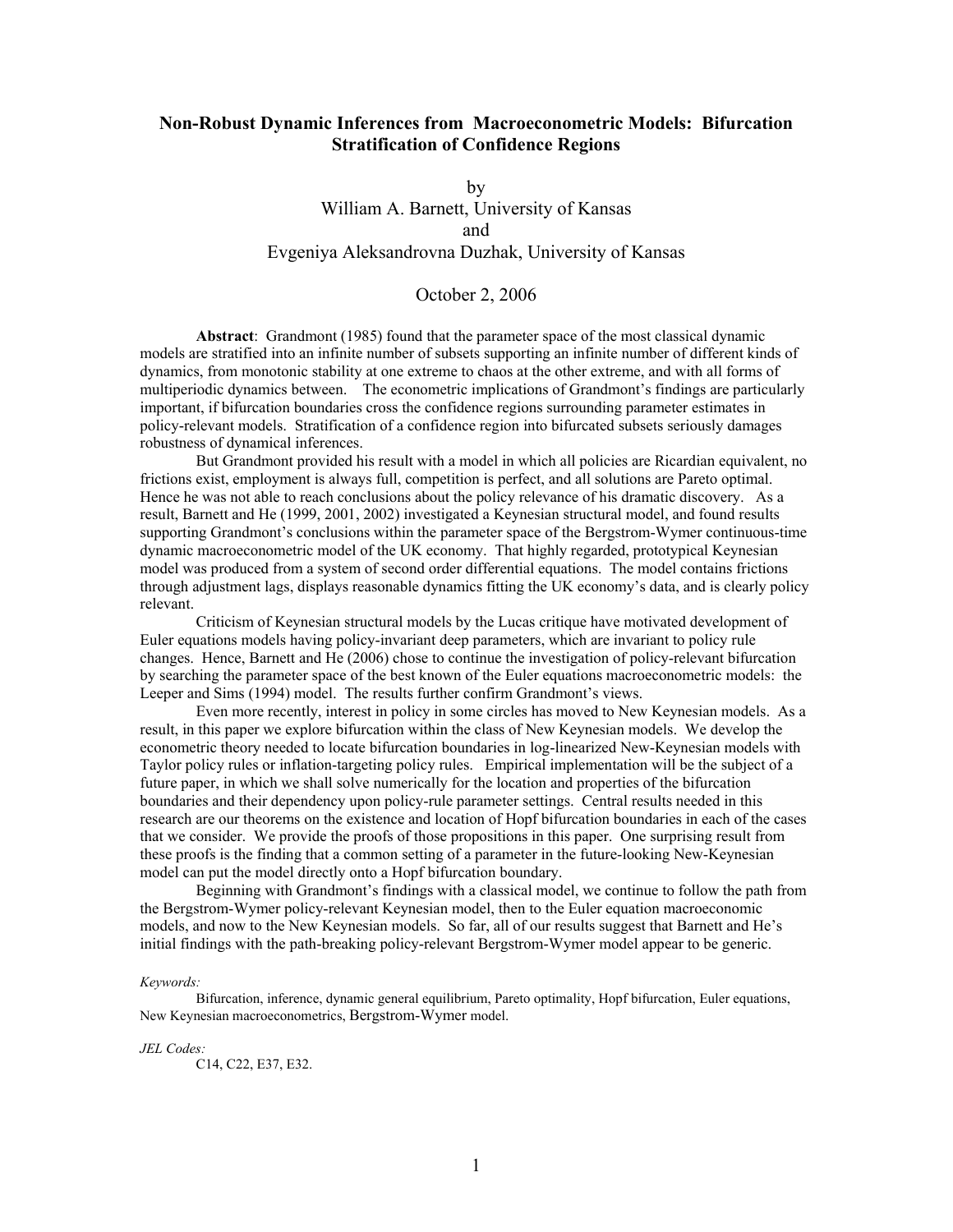# **1. Introduction**

# **1.1. The History**

Grandmont (1985) found that the parameter space of even the simplest, classical models are stratified into bifurcation regions. This result changed prior views that different kinds of economic dynamics can only be produced by different kinds of structures. But he provided that result with a model in which all policies are Ricardian equivalent, no frictions exist, employment is always full, competition is perfect, and all solutions are Pareto optimal. Hence he was not able to reach conclusions about the policy relevance of his dramatic discovery. Years of controversy followed, as evidenced by papers appearing in Barnett, Deissenberg, and Feichtinger (2004) and Barnett, Geweke, and Shell (2005). The econometric implications of Grandmont's findings are particularly important, if bifurcation boundaries cross the confidence regions surrounding parameter estimates in policy-relevant models. Stratification of a confidence region into bifurcated subsets seriously damages robustness of dynamical inferences.

The dramatic transformation of views precipitated by Grandmont's paper was criticized for lack of policy relevance. As a result, Barnett and He (1999, 2001, 2002) investigated a continuous-time traditional Keynesian structural model (the Bergstrom-Wymer model), and found results supporting Grandmont's conclusions. Barnett and He found transcritical, codimension-two, and Hopf bifurcation boundaries within the parameter space of the Bergstrom-Wymer continuous-time dynamic macroeconometric model of the UK economy. That highly regarded Keynesian model was produced from a system of second order differential equations. The model contains frictions through adjustment lags, displays reasonable dynamics fitting the UK economy's data, and is clearly policy relevant. See Bergstrom and Wymer (1976), Bergstrom (1996), Bergstrom, Nowman, and Wandasiewicz (1994), Bergstrom, Nowman, and Wymer (1992), and Bergstrom and Nowman (2006). Barnett and He found that bifurcation boundaries cross confidence regions of parameter estimates in that model, such that both stability and instability are possible within the confidence regions.

2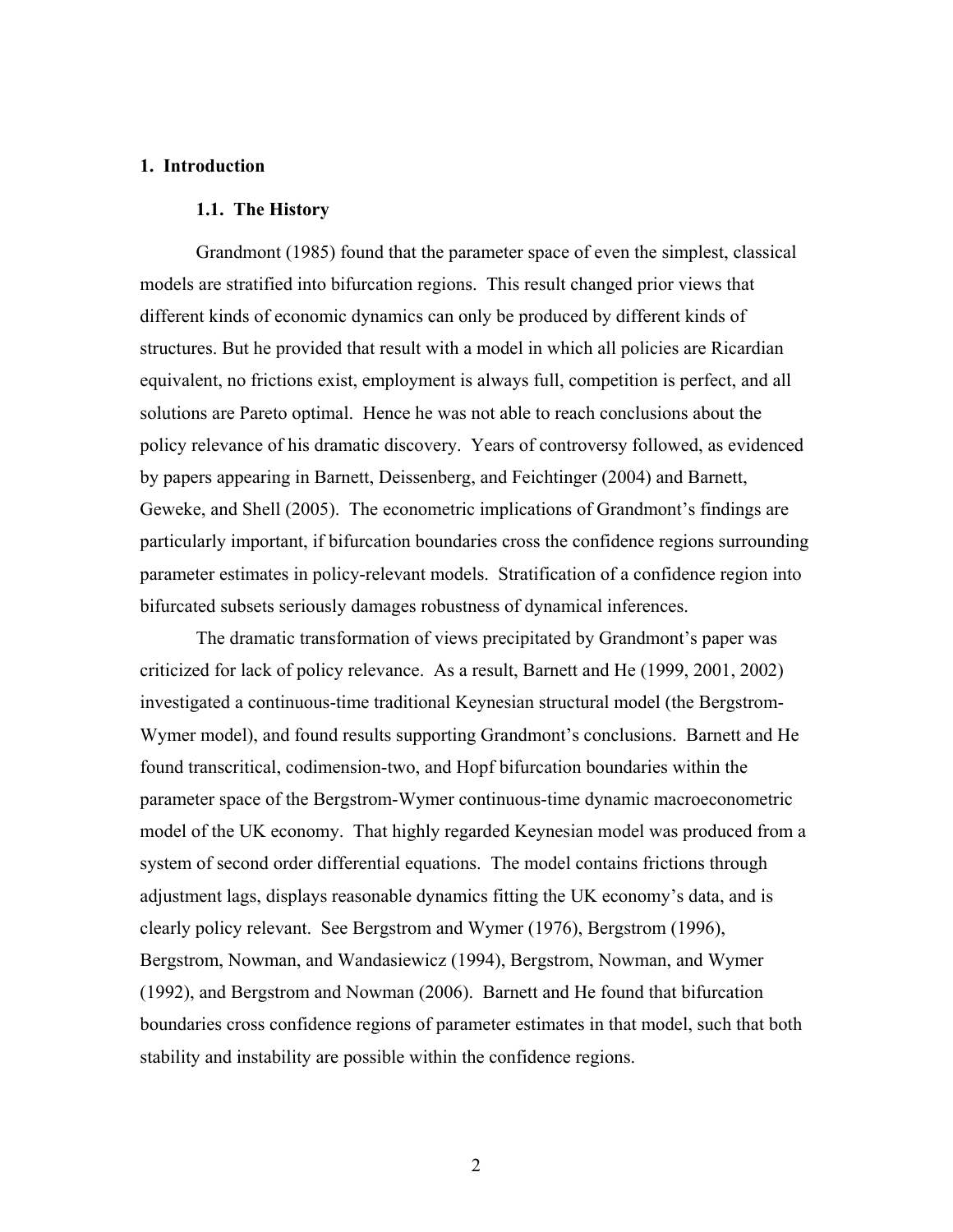The Lucas critique has motivated development of Euler equations models. Hence, Barnett and He (2006) chose to continue the investigation of policy relevant bifurcation by searching the parameter space of the best known of the policy relevant Euler-equations macroeconometric models: the Leeper and Sims (1994) model. The results further confirm Grandmont's views, but with the finding of an unexpected form of bifurcation: singularity bifurcation. Although known in engineering, singularity bifurcation has not previously been encountered in economics. Barnett and He (2004) have made clear the mathematical nature of singularity bifurcation and why it is likely to be common in the class of modern Euler equation models rendered important by the Lucas critique.

Recently, interest in policy in some circles has moved away from Euler equations models to New Keynesian models, which have become common in monetary policy formulations. As a result, in this paper we explore bifurcation within the class of New Keynesian models. We study forward-looking and current-looking models and hybrid models having both forward and current looking features. We find the possibility of Hopf bifurcation, with the setting of the policy parameters influencing the existence and location of the bifurcation boundary. No other form of bifurcation is possible in the three equation log-linearized New Keynesian models that we consider. In a future paper, we shall report on our results solving numerically for the location and properties of the bifurcation boundaries and their dependency upon policy-rule parameter settings. A central result used in this research is our proof of the propositions needed to establish the existence of Hopf bifurcation and locate the bifurcation boundaries in the particular models that we consider. One surprising result from these proofs is the finding that a common setting of a parameter in the future-looking New-Keynesian model can put the model directly onto a Hopf bifurcation boundary.

 Beginning with Grandmont's findings with a classical model, we continue to follow the path from the Bergstrom-Wymer policy-relevant Keynesian model, then to the Euler equation macroeconometric models, and now to New Keynesian models. At this stage of our research, we believe that Grandmont's conclusions appear to hold for all categories of dynamic macroeconomic models, from the oldest to the newest.

So far, our finding suggest that Barnett and He's initial findings with the path-

3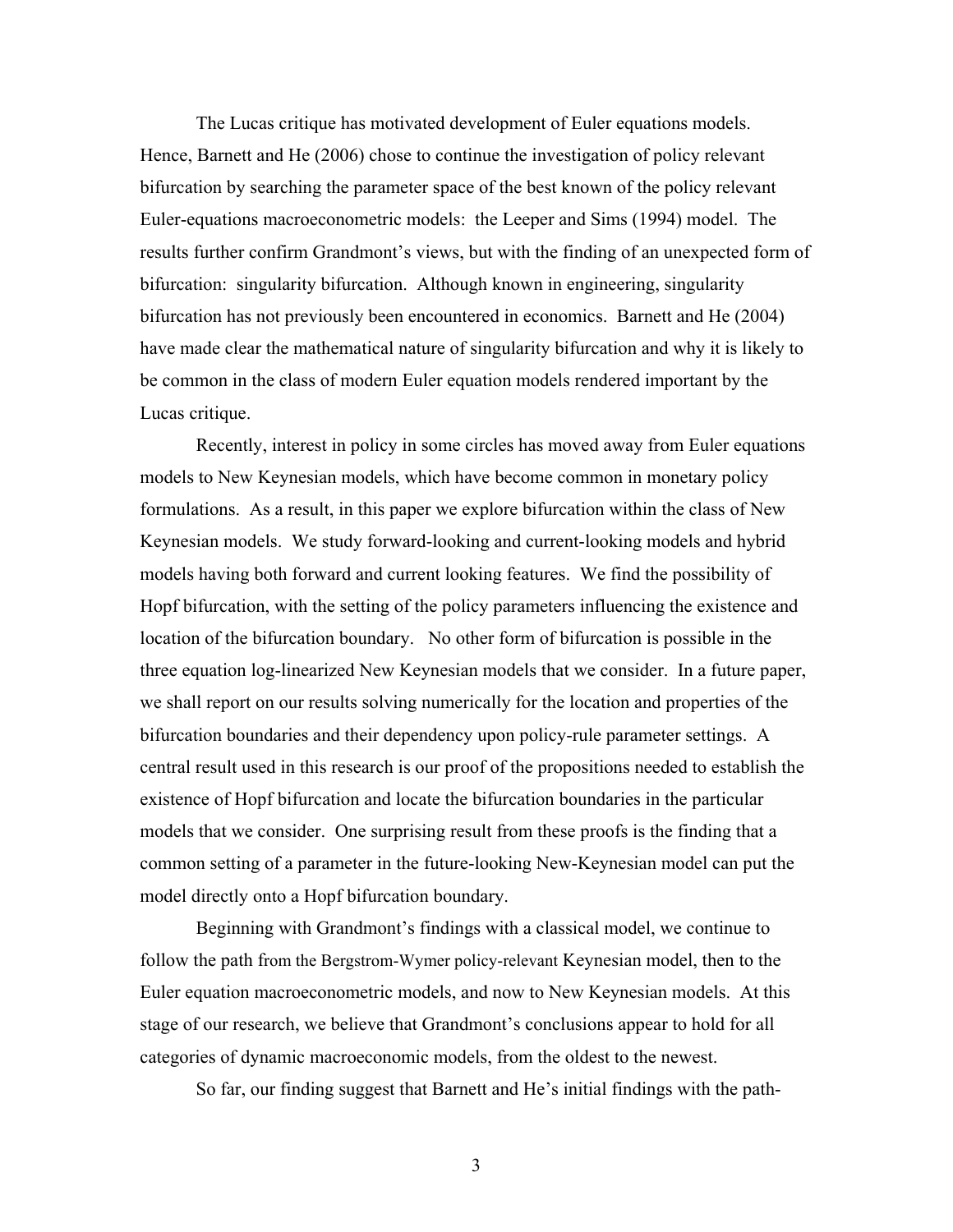breaking policy-relevant Bergstrom-Wymer model appear to be generic.

# **1.2. Bifurcation Background**

During the past 30 years, the literature in macroeconomics has moved from comparative statics to dynamics, with many such dynamic models exhibiting nonlinear dynamics. The core of dynamics is bifurcation theory, which becomes especially rich in its possibilities, when the dynamics are nonlinear. The parameter space is stratified into subsets, each of which supports a different kind of dynamic solution. Since we do not know the parameters with certainty, knowledge of the location of the bifurcation boundaries is of fundamental importance. Without knowledge of the location of such boundaries, there is no way to know whether the confidence region about the parameters' point estimates might be crossed by such a boundary, thereby stratifying the confidence region itself and damaging inferences about dynamics.

There are different types of bifurcations, such as flip, fold, transcritical, and Hopf. Hopf bifurcation is the most commonly seen type among economic models, since the existence of a Hopf bifurcation boundary is accompanied by regular oscillations in an economic model, where the oscillations may damp to a stable steady state or may never damp, depending upon which side of the bifurcation boundary the point estimate of the parameters might lie.<sup>1</sup>

The first theoretical work on Hopf bifurcation is in Poincaré (1892). The first specific study and formulation of a theorem on Hopf bifurcation appeared in Andronov (1929), who, with his coauthors, developed important tools for analyzing nonlinear dynamical systems. A general theorem on the existence of Hopf bifurcation was proved by Hopf (1942). While the work of Poincaré and Andronov was concerned with twodimensional vector fields, the theorem of Hopf is valid in *n* dimensions. When parameters cross a bifurcation boundary such that the solutions change from stable to limit cycles, it is common in mathematics to refer to the resulting bifurcation as Poincaré–Andronov-Hopf bifurcation.

 $\overline{a}$ 

<sup>&</sup>lt;sup>1</sup> See, e.g., Benhabib and Nishimura (1979), Kuznetsov (1998), and Seydel (1994).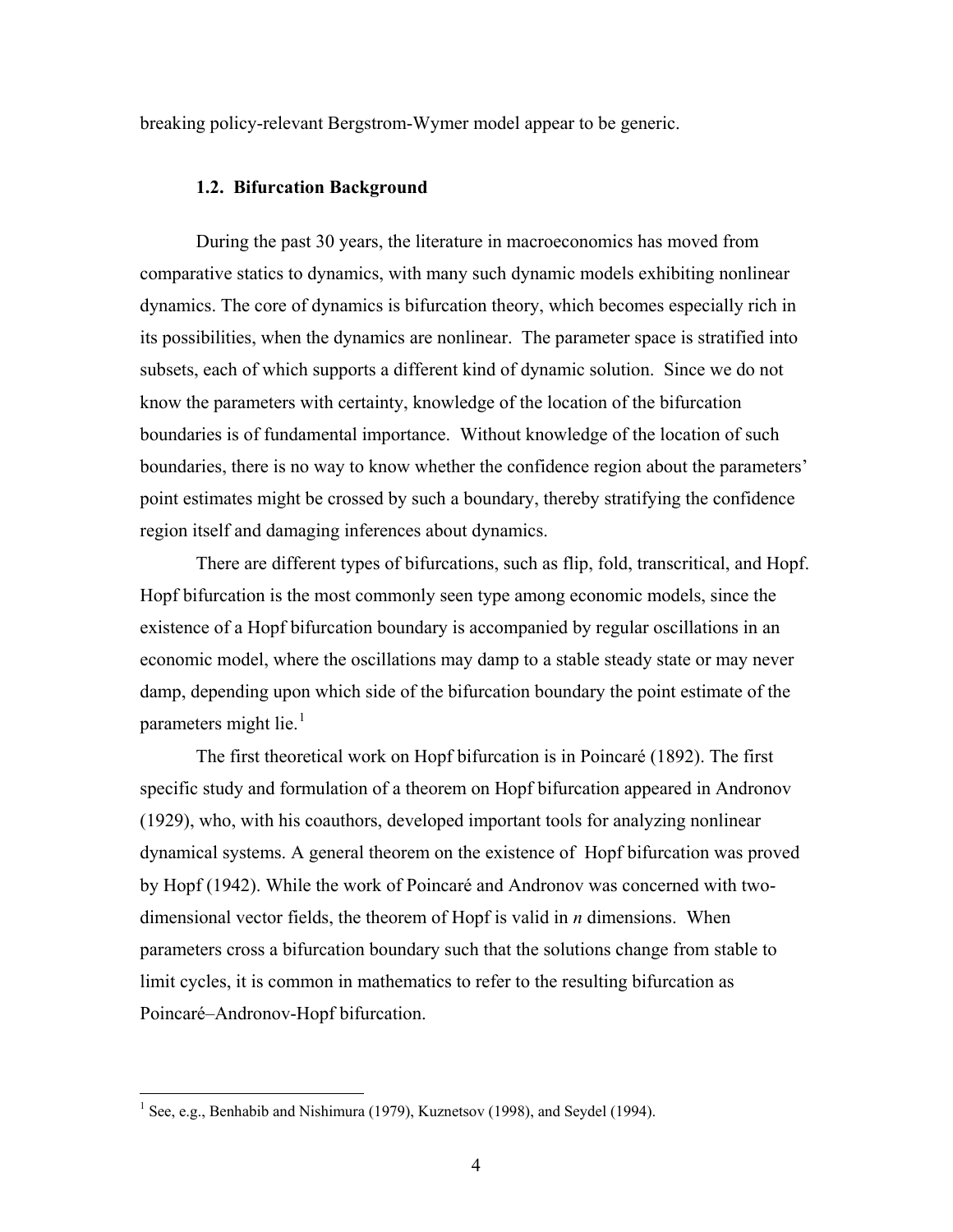Hopf bifurcations have been encountered in many economic models, such as Benhabib and Nishimura (1979). Historically, optimal growth theory received the most attention as the subject of bifurcation analysis. Hopf bifurcations were also found in overlapping generations models.<sup>2</sup> These studies show that the existence of a Hopf bifurcation boundary results in the existence of closed curves around the stationary state, with the solution paths being stable or unstable, depending upon which side of the bifurcation boundary contains the parameter values.

New Keynesian models have become increasingly popular in policy analysis. The usual New-Keynesian log-linearized model consists of a forward-looking IS-curve, describing consumption smoothing behavior, and a New Keynesian Phillips curve, derived from price optimization by monopolistically competitive firms in the presence of nominal rigidities. This paper pursues a bifurcation analysis of New Keynesian functional structure. We study the system using eigenvalues of the linearized system of difference equations and find existence of a Hopf bifurcation. We also investigate different monetary policy rules relative to bifurcation. In each case, we solve numerically for the location and properties of the bifurcation boundary and its dependency upon policy rule parameter settings.

# **2. Model**

<u>.</u>

Our analysis is centered on the New Keynesian functional structure described in this section. The main assumption of New Keynesian economic theory is that there are nominal price rigidities preventing prices from adjusting immediately and thereby creating disequilibrium unemployment. Price stickiness is often introduced in the manner proposed by Calvo (1983). The model below, used as the theoretical background for our log linearized bifurcation analysis, is based closely upon Walsh (2003), section 5.4.1, pp. 232 - 239, which in turn is based upon the monopolistic competition model of Dixit and Stiglitz  $(1977).$ <sup>3</sup>

It is assumed that there is a continuum of firms of measure 1, and firm  $j \in [0,1]$ produces good  $c_i$  at price  $p_i$ . Since all goods are differentiated in the monopolistically

<sup>&</sup>lt;sup>2</sup> Aiyagari (1989), Benhabib and Day (1982), Benhabib and Rustichini (1991), Gale (1973).

<sup>&</sup>lt;sup>3</sup> Other relevant references include Shapiro (2006) and Woodford (2003).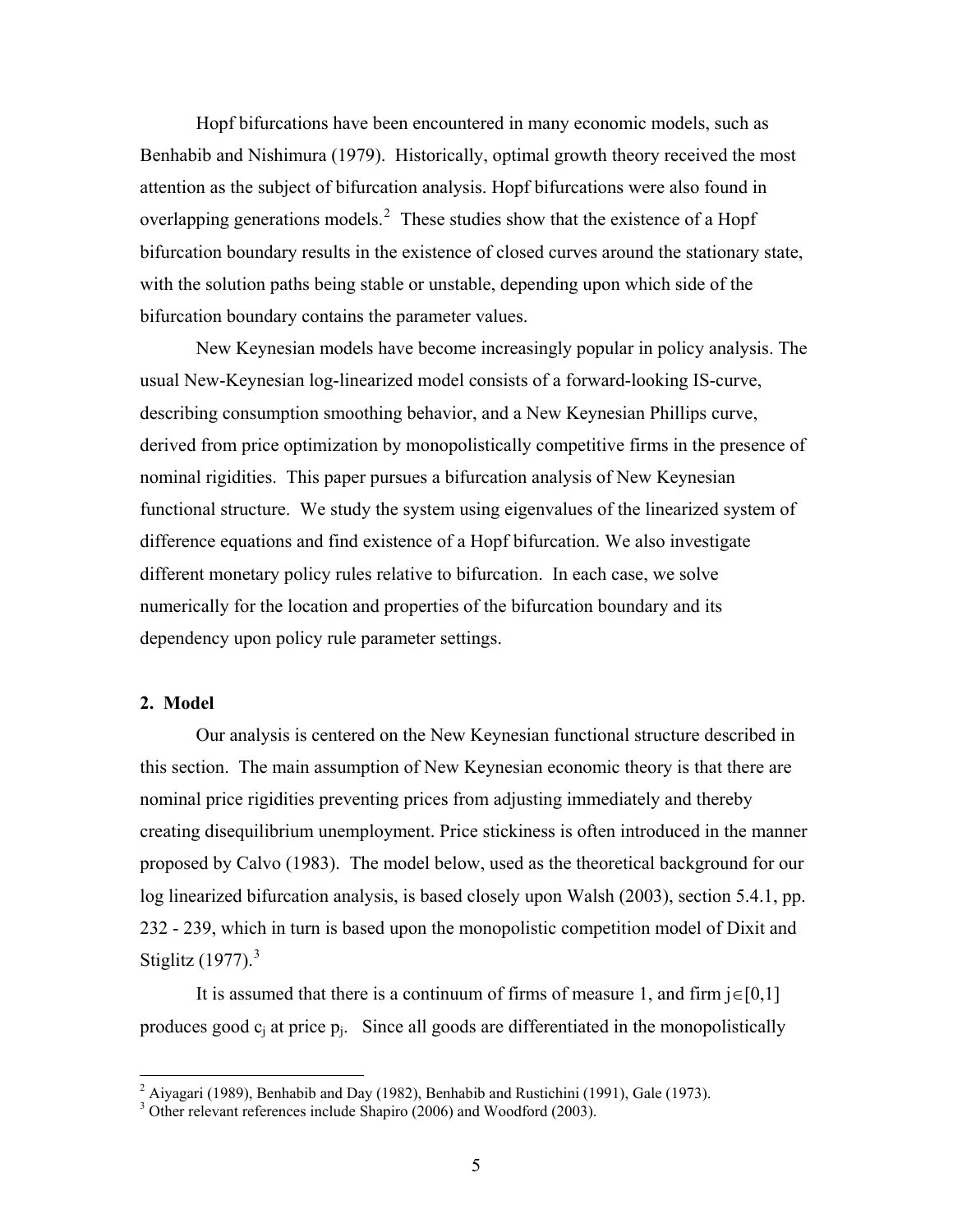competitive manner, each firm has pricing power over the good it sells. The composite

good that enters the consumers' utility functions is  $\frac{1}{\theta}$   $\frac{\theta-1}{\theta-1}$ 0  $C_t = \int c_{jt}^{\theta} df$ θ  $\theta$ -1  $\theta$  $\left(\int_{-\infty}^{1} \frac{\theta-1}{\theta} d\tau\right)^{\theta-1}$  $=\left(\int_{0}^{R} C_{jt}^{i\theta} df\right)$ , and its dual price

aggregator function is 1  $\int_{a}^{1} e^{1-\theta} dx$ 0  $P_t = \left| \int_0^1 p_{jt}^{1-\theta} dj \right|^{1-\theta}$  $=\left[\int_{0}^{1-\theta} d j\right]$ , where  $\theta > 1$  is the price elasticity of demand

for each individual good, assumed to be the same for each good j.<sup>4</sup> As  $\theta \rightarrow \infty$ , the individual goods become closer and closer substitutes, and as a consequence, individual firms have less market power.

Price rigidity faced by the firm is modeled as follows: a random fraction,  $0 < \xi < 1$ , of firms does not adjust price in each period. The remaining firms adjust prices to their optimal levels  $p_{jt}^*$ , j∈[0,1]. Accordingly, it follows from the formula for the price aggregator function that the aggregate price in period t satisfies the equation:

$$
P_t^{1-\theta} = (1 - \xi)(P_t^*)^{1-\theta} + \xi P_{t-1}^{1-\theta},\tag{2.1}
$$

where  $\xi$  is the probability that a price will remain unchanged in any given period and

$$
P_t^* = \left[ \int_0^1 p_{jt}^{*1-\theta} df \right]_0^1 = \int_0^1 t^2 dt
$$
 is the optimal aggregate price at time *t*.

Therefore, the aggregate price level in period *t* is determined by the fraction, 1−ξ, of firms that adjust and charge a new optimal price  $p_{jt}^*$  and by the remaining fraction of firms that charge the previous period's price.

# **2.1. Households**

Consumers derive utility from the composite consumption good,  $C_t$ , real money balances, and leisure. We define the following variables for period t:

 4 The duality proof can be found in Warsh (2003, p. 233)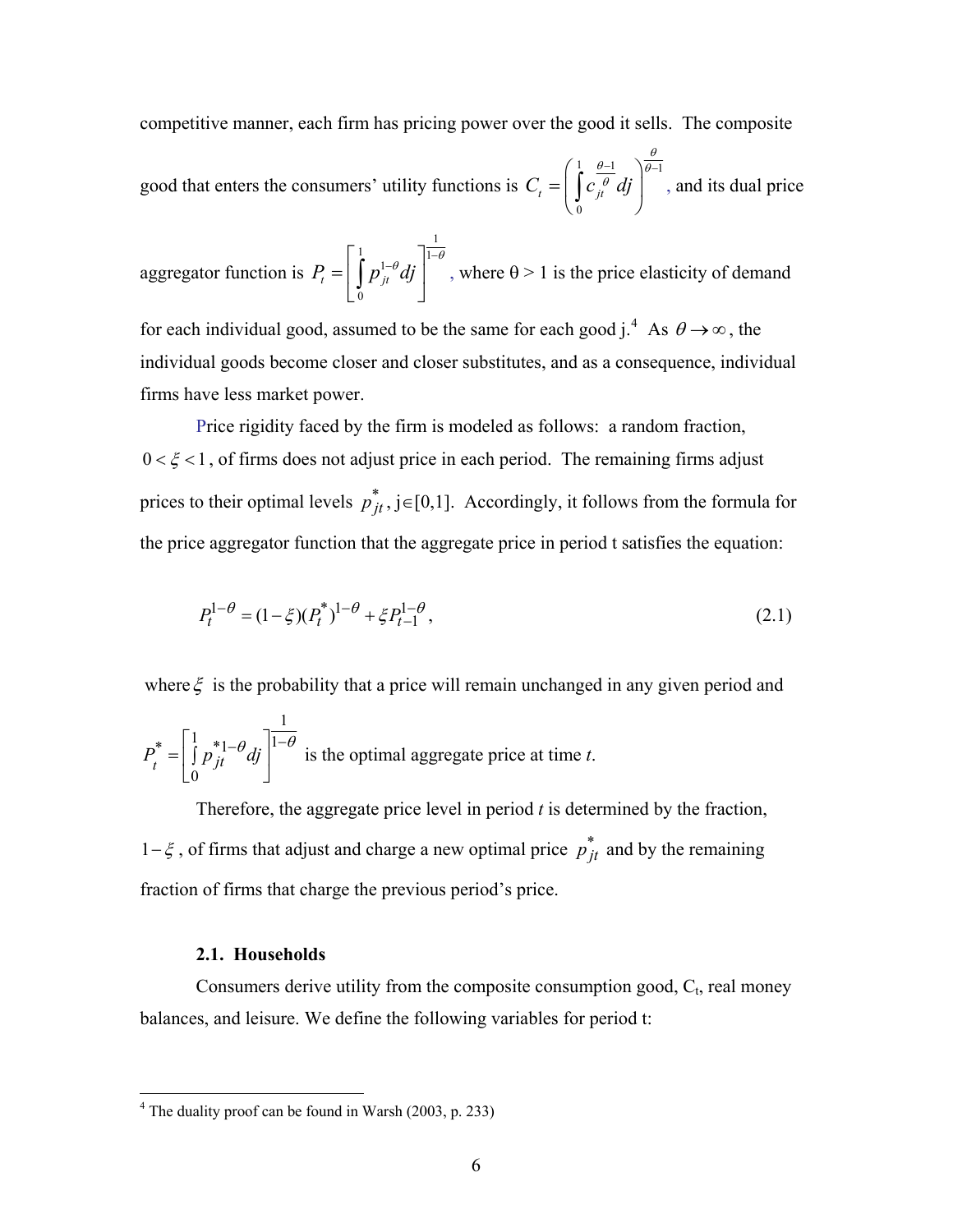$M_t$  = money balances,  $N_t$  = labor quantity,  $B_t$  = real balances of one-period bonds,  $W_t$  = wage rate,  $i_t$  = interest rate,

 $\Pi_t$  = total profits earned by firms.

Consumers supply their labor in a competitive labor market and receive labor income,  $W_t N_t$ . Consumers own the firms producing consumption goods and receive all profits,  $\Pi_t$ . The representative consumer can allocate wealth to money and bonds and choose the aggregate consumption stream by solving the following problem:

$$
\max \left\{ E_t \sum_{i=0}^{\infty} \beta^i \left( \frac{C_{t+i}^{1-\sigma}}{1-\sigma} + \frac{\gamma}{1-b} \left( \frac{M_{t+i}}{P_{t+i}} \right)^{1-b} - \chi \frac{N_{t+i}^{1+\eta}}{1+\eta} \right) \right\}
$$
(2.2)

subject to 
$$
C_t + \frac{M_t}{P_t} + \frac{B_t}{P_t} = \left(\frac{W_t}{P_t}\right)N_t + \frac{M_{t-1}}{P_t} + (1 + i_{t-1})\left(\frac{B_{t-1}}{P_t}\right) + \Pi_t
$$
 (2.3)

with scaling parameters  $\gamma$  and  $\chi$  along with parameters:

- $β = time-discount factor,$
- $\sigma$  = degree of relative risk aversion,
- $b^{-1}$  = interest elasticity of money demand,
- $\eta^{-1}$  = wage elasticity of labor supply.

In practice, the decision of a "representative consumer" is for per capita values of all quantities. The households' first order conditions are given by

$$
C_t^{-\sigma} = \beta(1+i_t)E_t\left(\frac{P_t}{P_{t+1}}C_{t+1}^{-\sigma}\right),\tag{2.4}
$$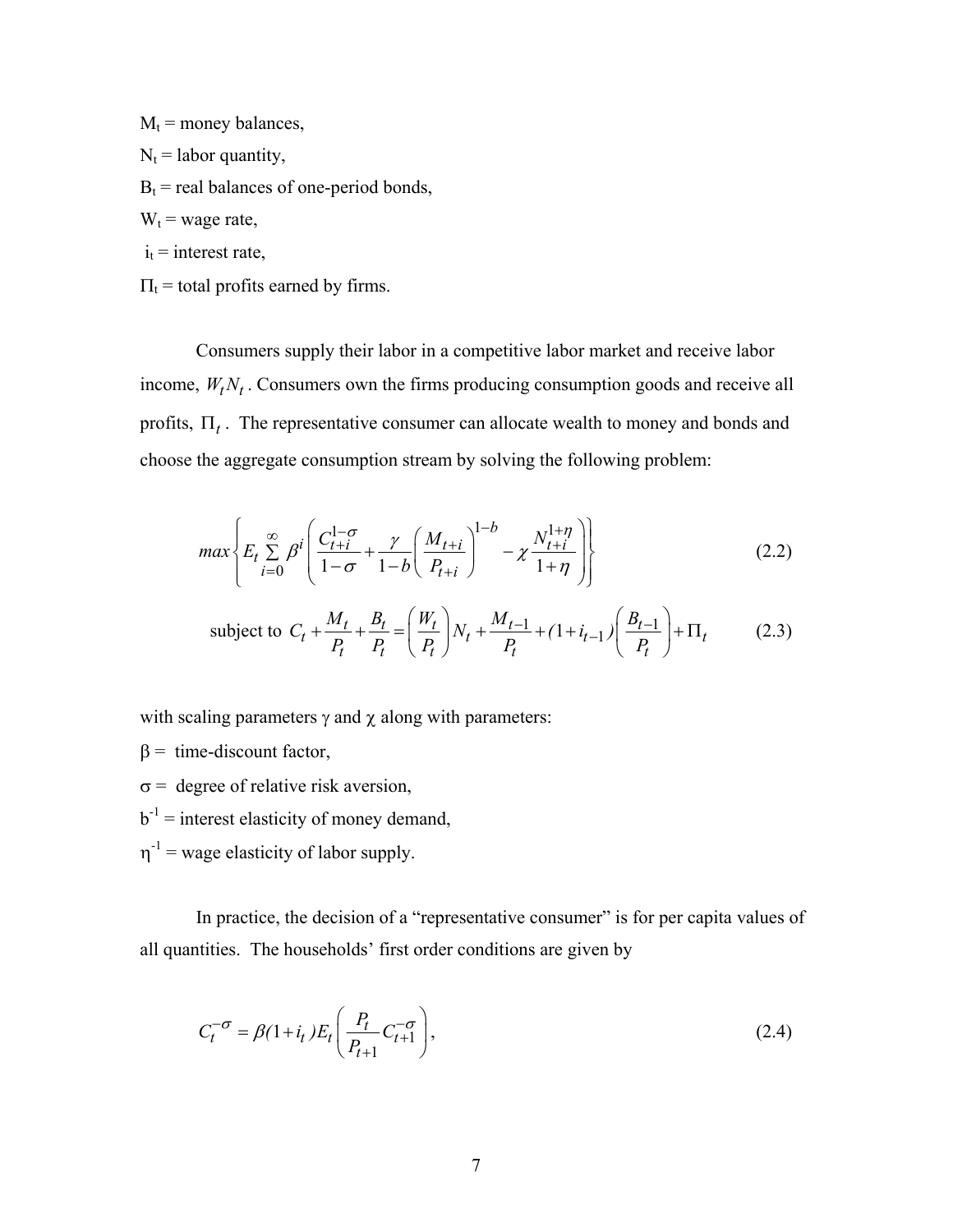$$
\gamma \frac{\left(\frac{M_t}{P_t}\right)^{-\sigma}}{C_t^{-\sigma}} = \frac{i_t}{1+i_t},\tag{2.5}
$$

$$
\chi \frac{N_t^{\eta}}{C_t^{-\sigma}} = \frac{W_t}{P_t} \,. \tag{2.6}
$$

Equations (2.4), (2.5), and (2.6) are Euler equations for consumption, money, and labor supply respectively. Following solution of (2.2) subject to (2.3), the representative consumer, in a second stage decision, allocates chosen aggregate consumption,  $C_t$ , over the continuum of goods,  $c_{jt}$ , j∈[0,1], to minimize the cost of consuming  $C_t$ .<sup>5</sup>

Let  $\pi_t$  be the inflation rate at time t. Following Walsh (2003, p. 244), we loglinearize the households' first order condition (2.4) around the steady state inflation rate,  $\pi = 0$ . With aggregate output by firms equaling aggregate consumption,  $C_t$ , in the steady state, we get

$$
\hat{y}_t = E_t \hat{y}_{t+1} - \left(\frac{1}{\sigma}\right) (i_t - E_t \pi_{t+1}),
$$
\n(2.7)

where  $\hat{y}_t$  is the percentage deviation of output from its steady state.

Writing (2.7) in terms of output gap, we get

$$
x_t = E_t x_{t+1} - \left(\frac{1}{\sigma}\right) (i_t - E_t \pi_{t+1}) + u_t,
$$
\n(2.8)

where  $x_t = (\hat{y}_t - \hat{y}_t^f)$  is the gap between actual output percentage deviation,  $\hat{y}_t$ , and the flexible-price output percentage deviation,  $\hat{y}^j_t$  $\hat{y}_t^f$ , and where  $u_t = E_t \hat{y}_{t+1}^f - \hat{y}_t^f$  $u_t = E_t \hat{y}_{t+1}^J - \hat{y}_t^J$ . Equation (2.8) can be viewed as describing the demand side of the economy, in the sense of an expectational, forward-looking IS curve.

# **2.2. Firms**

<sup>&</sup>lt;sup>5</sup> The first stage decision allocating over individual goods, conditionally upon composite goods demand, can be found in Warsh (2003, p. 233)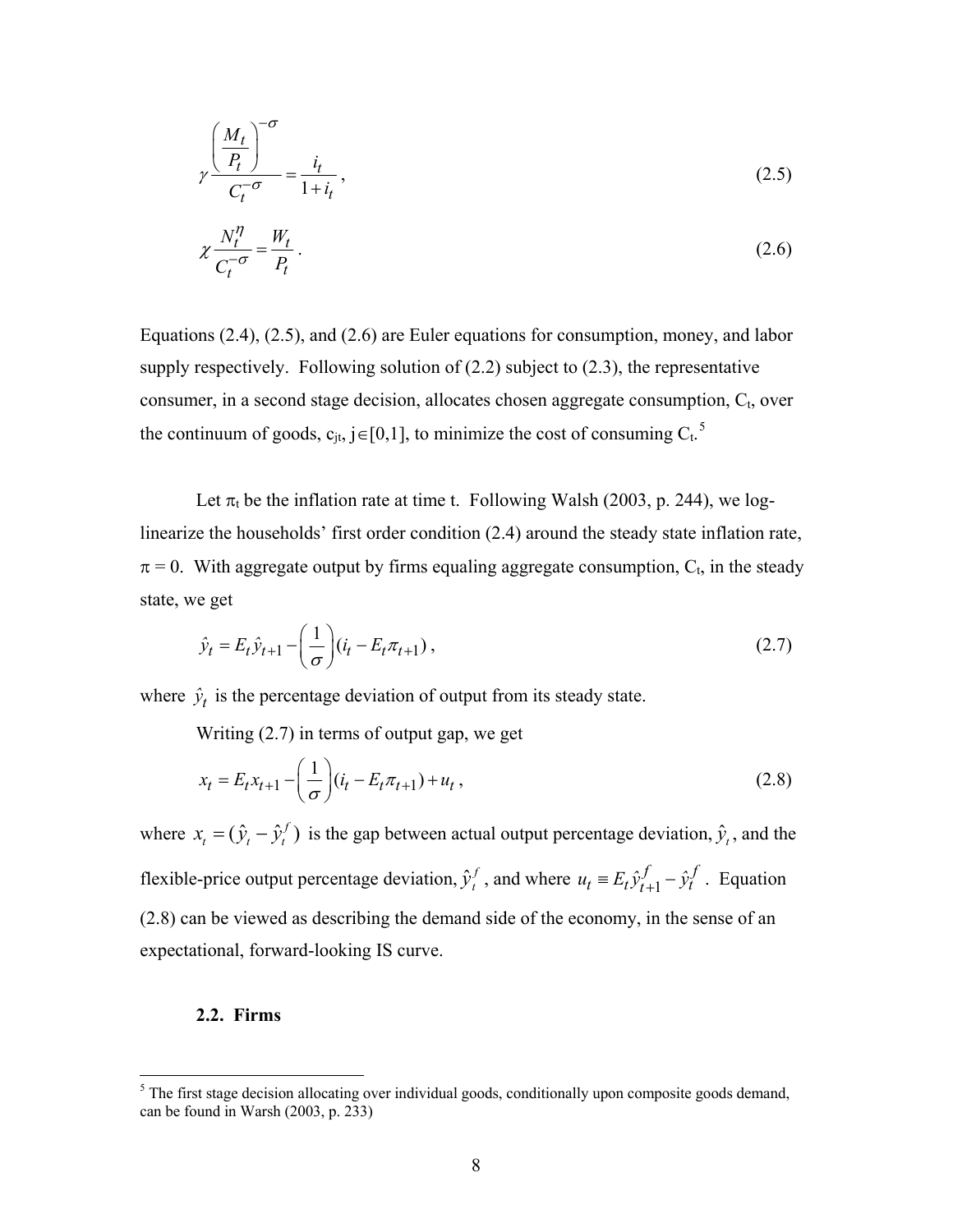Firms hire labor and produce and sell consumption goods in a monopolistically competitive market. The production functions for goods  $c_{jt}$ , j∈[0,1] have the following form:

$$
c_{it} = Z_t N_{it},
$$

where  $N_{jt}$  is time spent on production of good  $c_{jt}$  during period t, and  $Z_t$  is labor's average product, assumed to be random with mean  $E(Z_t) = 1$ . Labor's average product is drawn once for all industries, so has no subscript j.

Firms make their production and price-setting decisions by solving the following two problems:

#### *Cost minimization problem*:

For each period t, firm j selects labor employment,  $N_{jt}$ , to minimize labor cost,  $(W_t/P_t)N_{\text{it}}$ , subject to the production functions' constraints on technology. The resulting Lagrangian, with Lagrange multipliers  $\varphi_j$ , is

$$
\left(\frac{W_t}{P_t}\right)N_{jt} + \varphi_j(C_{jt} - Z_tN_{jt}), \qquad j = 1, \dots, J
$$
\n(2.9)

which is minimized to solve for  $N_{it}$ . The first order condition to solve (2.9) is:

$$
\varphi_t = \frac{W_t / P_t}{Z_t} \,. \tag{2.10}
$$

As is usual for Lagrange multipliers, (2.10) can be interpreted as a shadow price. In this case,  $\varphi_j$  is the shadow price, or equivalently the real marginal cost, of producing  $C_{jt}$ .

# *Pricing decision*:

 Each firm j maximizes the expected present value of its profits by choosing price  $p_{it}$ . Recall that  $\theta$  is the price elasticity of demand and is the parameter in the consumer quantity and price aggregator functions. Since that elasticity of demand is the same for all goods, the following relationship exists between consumption of each good and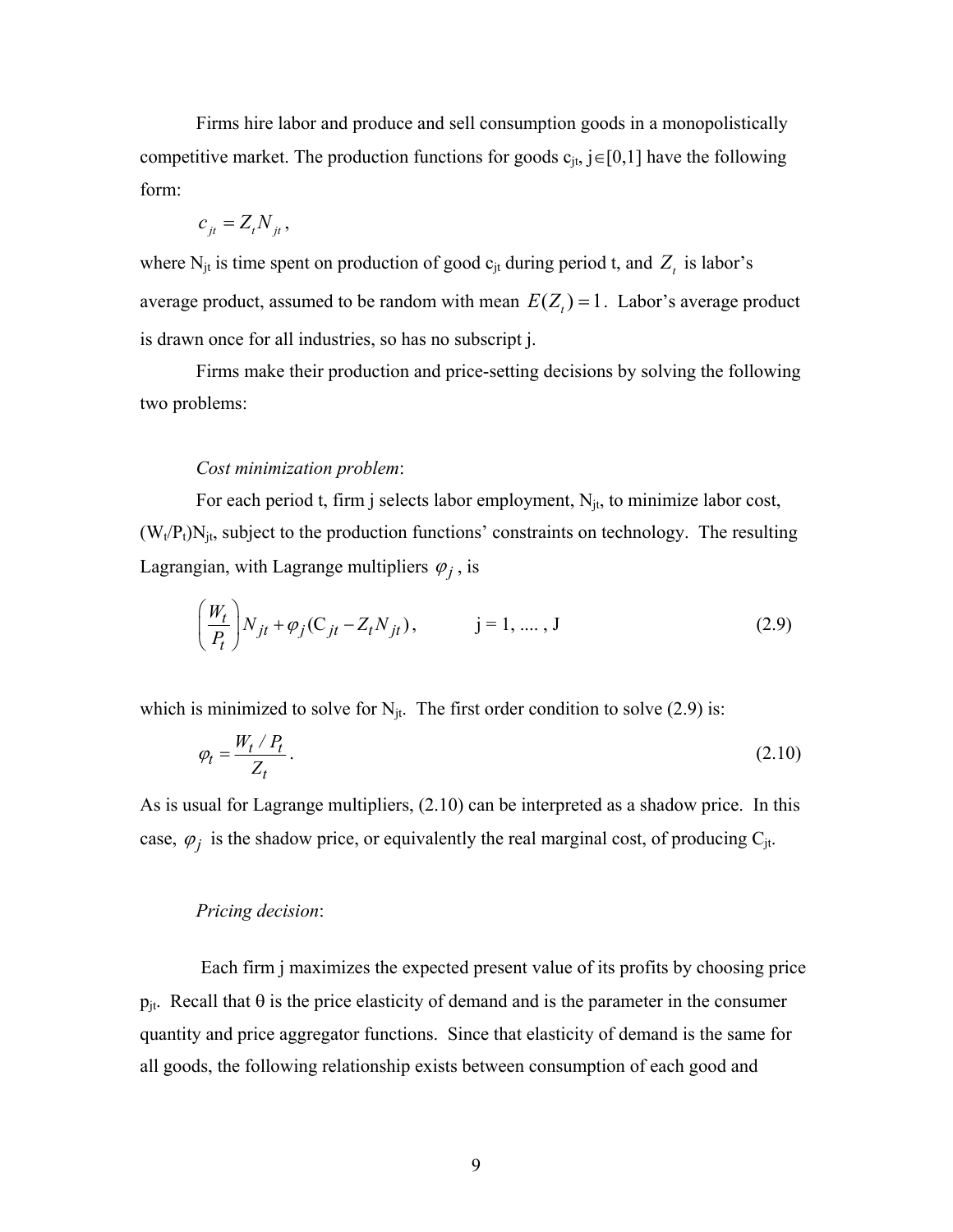aggregate consumption:  $c_{jt} p_{jt}^{\theta} = C_t P_t^{\theta}$ . Using that result, the profit maximization problem for firm j can be written as<sup>6</sup>:

$$
\max \left\{ E_{t} \sum_{i=0}^{\infty} w^{i} \Delta_{i,t+1} \left[ \left( \frac{p_{it}}{P_{t+i}} \right)^{1-\theta} - \varphi_{t+i} \left( \frac{p_{it}}{P_{t+i}} \right)^{-\theta} \right] C_{t+i} \right\},
$$
\n(2.11)

where  $\Delta_{i,t+1} = \beta^{i}(C_{t+1}\setminus C_t)^{-\sigma}$  is the discount factor; and the consumer price indexes,  $P_{t+i}$ , are taken as given by the firm for all  $i = 0, \dots, \infty$ .

 This yields the following first order condition, which shows how adjusting firms set their prices, conditional on the current price level:

$$
\frac{p_t^*}{P_t} = \left(\frac{\theta}{\theta - 1}\right) \frac{E_t \sum_{i=0}^{\infty} \xi^i \beta^i C_{t+i}^{1 - \sigma} \varphi_{t+i} \left(\frac{P_{t+i}}{P_t}\right)^{\theta}}{E_t \sum_{i=0}^{\infty} \xi^i \beta^i C_{t+i}^{1 - \sigma} \left(\frac{P_{t+i}}{P_t}\right)^{\theta - 1}}.
$$
\n(2.12)

As in Walsh (2003, p. 237), we log-linearize (2.1) and (2.12) around the zeroinflation steady state equilibrium to get the following expression for aggregate inflation:

$$
\pi_t = \beta E_t \pi_{t+1} + \tilde{\kappa} \hat{\varphi}_t \,, \tag{2.13}
$$

where 
$$
\tilde{\kappa} = \frac{(1-\xi)(1-\beta\xi)}{\xi}
$$
 and where  $\hat{\varphi}_t = (\hat{w}_t - \hat{p}_t) - (\hat{y}_t - \hat{n}_t) = \gamma(\hat{y}_t - \hat{y}_t^f)$  is real

marginal cost, expressed in terms of percentage deviations around the steady state. In particular,  $\hat{w}_t$  is the percentage deviation of the wage rate around its steady state,  $\hat{p}_t$  is the percentage deviation of  $P_t$  around its steady state, and  $\hat{n}_t$  is the percentage deviation of  $N_t$  around its steady state.

We can rewrite the relation for inflation, in terms of the output gap. Then  $(2.13)$ becomes

$$
\pi_t = \beta E_t \pi_{t+1} + \kappa x_t \,,\tag{2.14}
$$

 6 See, e.g., Walsh (2003, p. 235).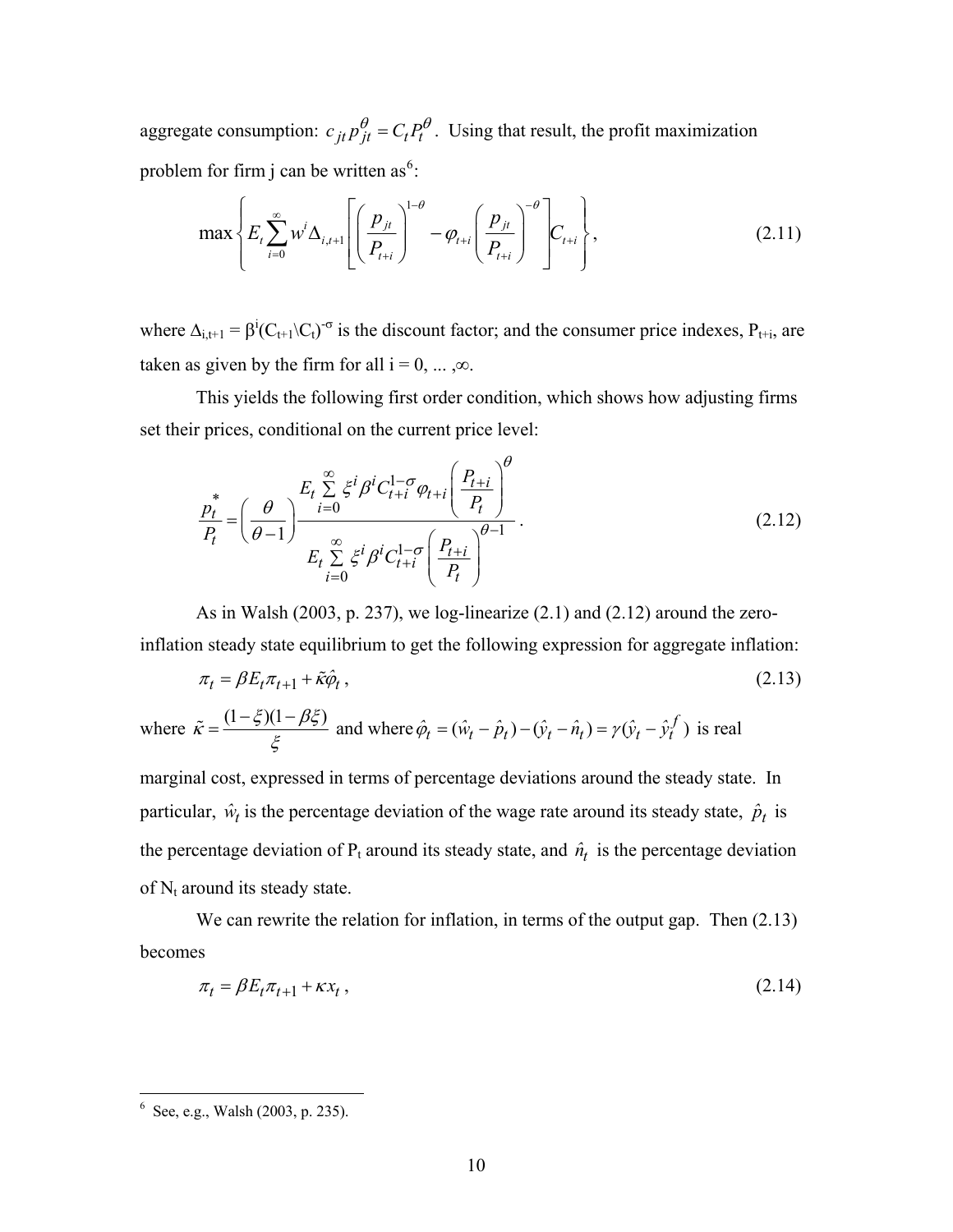where  $x_t = \hat{y}_t - \hat{y}_t^f$  is the gap between actual output-percentage-deviation from steady state and the flexible-price output percentage deviation from steady state, with

$$
\kappa = \gamma \tilde{\kappa} = \gamma \frac{(1-\xi)(1-\beta \xi)}{\xi}.
$$

We now have two equations. The first equation,  $(2.8)$ , provides the demand side of the economy. It is a forward-looking IS curve that relates the output gap to the real interest rate. Equation (2.14) is the New-Keynesian Phillips curve, which represents the supply side, by describing how inflation is driven by the output gap and expected inflation. The resulting system of two equations has three unknown variables: inflation, output gap, and nominal interest rate. We need one more equation to close the model.

 The remaining necessary equation will be a monetary policy rule, in which the central bank uses a nominal interest rate as the policy instrument. Numerous types of monetary policy rules have been discussed in the economics literature. Two main policy classes are targeting rules and instrument rules.

A simple instrument rule relates the interest rate to a few observable variables. The most famous such rule is Taylor's rule. Taylor demonstrated that a simple reaction function, with a short-term interest-rate policy instrument responding to inflation and output gap, follows closely the observed path of the Federal Funds rate. His original work was followed by a large literature, in which researchers have tried to modify Taylor's rule to get a better fit to the data.<sup>7</sup> We initially center our analysis on the following specification of the current-looking Taylor rule:

$$
i_t = a_1 \pi_t + a_2 x_t, \tag{2.15}
$$

where  $a_1$  is the coefficient of the central bank's reaction to inflation and  $a_2$  is the coefficient of the central bank's reaction to the output gap. We also consider the forward-looking and the hybrid Taylor rule.

Among targeting rules, the recent literature proposes many ways to define an inflation target.<sup>8</sup> We consider inflation targeting policies of the form:

<sup>&</sup>lt;sup>7</sup>See, e.g., Clarida, Gali and Gertler (1999); Gali and Gertler (1999); McCallum (1999); and Taylor (1999).<br><sup>8</sup> See Bernanke et al. (1999), Svensson (1999), and Gavin (2003).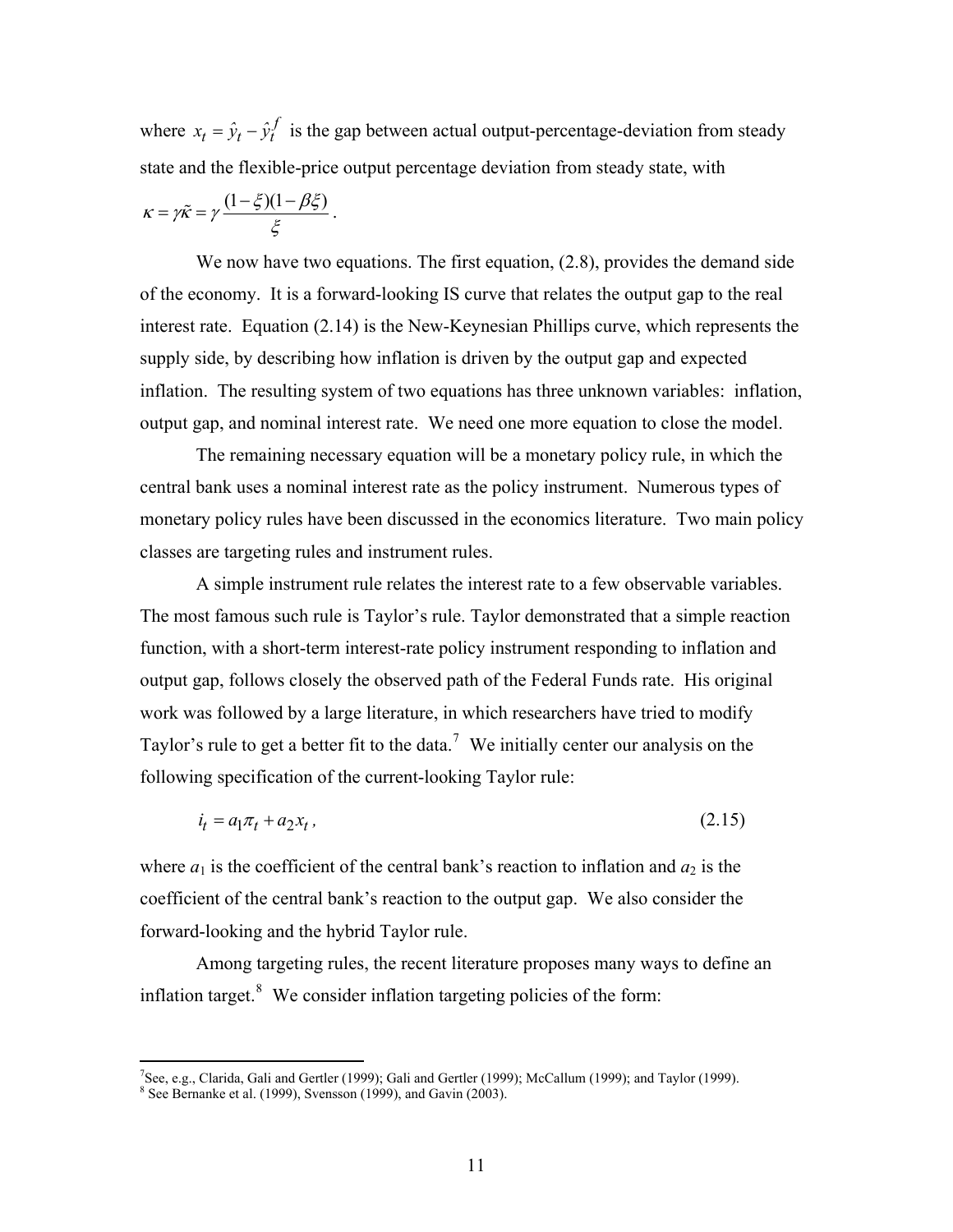$$
i_t = a_1 \pi_t, \tag{2.16}
$$

which is a current-looking inflation targeting rule. Forward-looking inflation targeting will also be considered.

 When we use the current-looking Taylor rule, we are left with these three equations.

$$
x_{t} = E_{t}x_{t+1} - \frac{1}{\sigma}(i_{t} - E_{t}\pi_{t+1}),
$$
  
\n
$$
\pi_{t} = \beta E_{t}\pi_{t+1} + \kappa x_{t},
$$
  
\n
$$
i_{t} = a_{1}\pi_{t} + a_{2}x_{t}.
$$

This 3-equation system constitutes a New Keynesian model.

# **2.1. Stability Analysis**

Continuing with the current-looking Taylor rule, we reduce the system of three equations to a system of two log-linearized equations by substituting Taylor's rule into the consumption Euler equation. The resulting system of expected difference equations has a unique and stable solution, if the number of eigenvalues outside the unit circle equals the number of forward looking variables (see Blanchard and Kahn (1980)). That system of two equations has the following form:

$$
\begin{bmatrix} 1 & \frac{1}{\sigma} \\ 0 & \beta \end{bmatrix} \begin{bmatrix} E_t x_{t+1} \\ E_t \pi_{t+1} \end{bmatrix} = \begin{bmatrix} 1 + \frac{a_2}{\sigma} & -\frac{a_1}{\sigma} \\ -k & 1 \end{bmatrix} \begin{bmatrix} x_t \\ \pi_t \end{bmatrix},
$$

which can be written as

$$
\mathbf{A}\mathbf{E}_t\mathbf{x}_{t+1}=\mathbf{B}\mathbf{x}_t,
$$

where 
$$
\mathbf{x}_t = \begin{bmatrix} x_t \\ \pi_t \end{bmatrix}
$$
,  $\mathbf{A} = \begin{bmatrix} 1 & \frac{1}{\sigma} \\ 0 & \beta \end{bmatrix}$ , and  $\mathbf{B} = \begin{bmatrix} 1 + \frac{a_2}{\sigma} & -\frac{a_1}{\sigma} \\ -k & 1 \end{bmatrix}$ .

Premultiply the system by the inverse matrix  $A^{-1}$ ,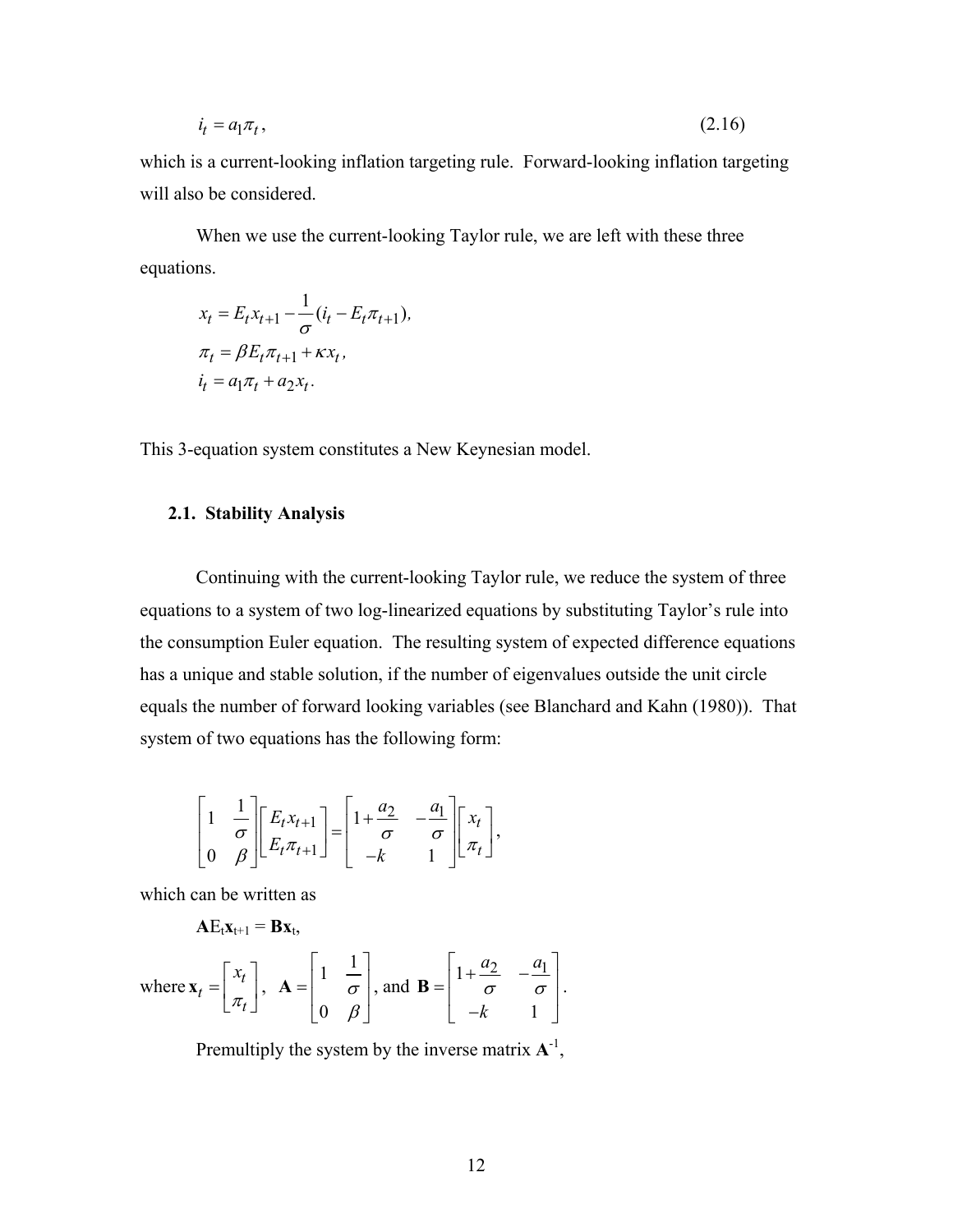$$
\mathbf{A}^{-1} = \begin{bmatrix} 1 & -\frac{1}{\beta \sigma} \\ 0 & \frac{1}{\beta} \end{bmatrix},
$$

we get

$$
E_t \mathbf{x}_{t+1} = \mathbf{C} \mathbf{x}_t
$$

or

$$
\begin{bmatrix} E_t x_{t+1} \\ E_t \pi_{t+1} \end{bmatrix} = \begin{bmatrix} 1 + \frac{a_2 \beta + k}{\sigma \beta} & \frac{a_1 \beta - 1}{\sigma \beta} \\ -\frac{k}{\beta} & \frac{1}{\beta} \end{bmatrix} \begin{bmatrix} x_t \\ \pi_t \end{bmatrix},
$$

where  $\mathbf{C} = \mathbf{A}^{-1} \mathbf{B}$ .

We have two forward-looking variables,  $x_{t+1}$  and  $\pi_{t+1}$ . Therefore uniqueness and stability of the solution require both eigenvalues to be outside the unit circle. The eigenvalues of **C** are the roots of the characteristic polynomial

$$
p(\lambda) = \det(\mathbf{C} - \lambda \mathbf{I})
$$
\n(2.1.1)

$$
= \lambda^2 - \lambda \left[ 1 + \frac{a_2 \beta + k}{\sigma \beta} + \frac{1}{\beta} \right] + \frac{\sigma \beta + a_2 \beta + k a_1 \beta}{\sigma \beta^2}.
$$
 (2.1.2)

Defining *D* as

$$
D = \left[1 + \frac{a_2 \beta + k}{\sigma \beta} + \frac{1}{\beta}\right]^2 - 4 \frac{\sigma \beta + a_2 \beta + k a_1 \beta}{\sigma \beta^2},
$$
\n(2.1.3)

we can write the eigenvalues as

$$
\lambda_1 = 0.5(1 + \frac{a_2 \beta + \kappa}{\sigma \beta} + \frac{1}{\beta} + 4\sqrt{D})
$$

and  $(2.1.4)$ 

$$
\lambda_2 = 0.5(1 + \frac{a_2 \beta + \kappa}{\sigma \beta} + \frac{1}{\beta} - 4\sqrt{D}).
$$

It can be shown that both eigenvalues will be outside the unit circle, if and only if

$$
(a_1 - 1)\gamma + (1 - \beta)a_2 > 0. \tag{2.1.5}
$$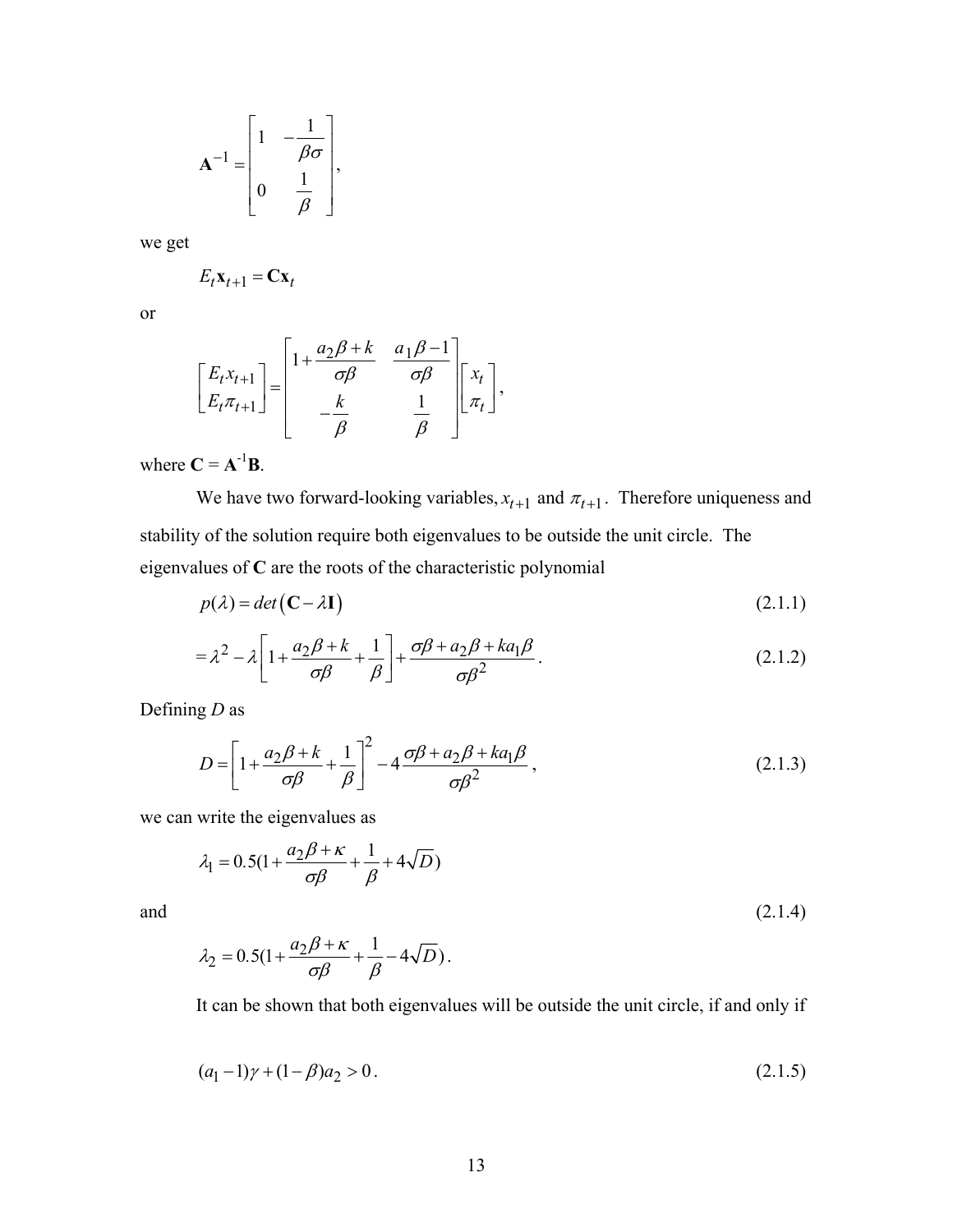Equivalently,  $(2.1.5)$  holds if  $a_1 > 1$ . Interest rate rules that meet this criterion are called active. This relationship is also known as Taylor's principle, which prescribes that the interest rate should be set higher than the increase in inflation. Monetary policy satisfying the Taylor's principle is thought to eliminate equilibrium multiplicities. Assuming uniqueness of solutions, the dynamical properties of the system can be explored through bifurcation analysis.

# **3. Bifurcation Analysis**

The New Keynesian model has both a continuous time and a discrete form. To define our notation for the discrete form, we consider a continuously differentiable map  $\mathbf{x} \mapsto \mathbf{f}(\mathbf{x}, \mathbf{a})$ , (3.1)

where  $\mathbf{x} \in \mathbb{R}^n$  is a vector of state variables,  $\mathbf{\alpha} \in \mathbb{R}^m$  is a parameter vector,

and  $f: \mathbb{R}^n \times \mathbb{R}^m \to \mathbb{R}^n$  is continuously differentiable. We will study the dynamic solution behavior of **x** as  $\alpha$  varies. System (3.1) undergoes a bifurcation, if its parameters pass through a critical (bifurcation) point, defined as follows.

*Definition 3.1*: Appearance of a topologically nonequivalent phase portrait under variation of parameters is called *a bifurcation*.

At the bifurcation point the structure may change its stability, split into new structures, or merge with other structures. There are two possible bifurcation analyses: local and global. We look at small neighborhoods of a fixed point,  $\mathbf{x}^* = \mathbf{f}(\mathbf{x}^*, \boldsymbol{\alpha})$ , to conduct local bifurcation analysis.

*Definition 3.2*: A *local bifurcation* is a bifurcation that can be analyzed purely in terms of a change in the linearization around a single invariant set or attractor.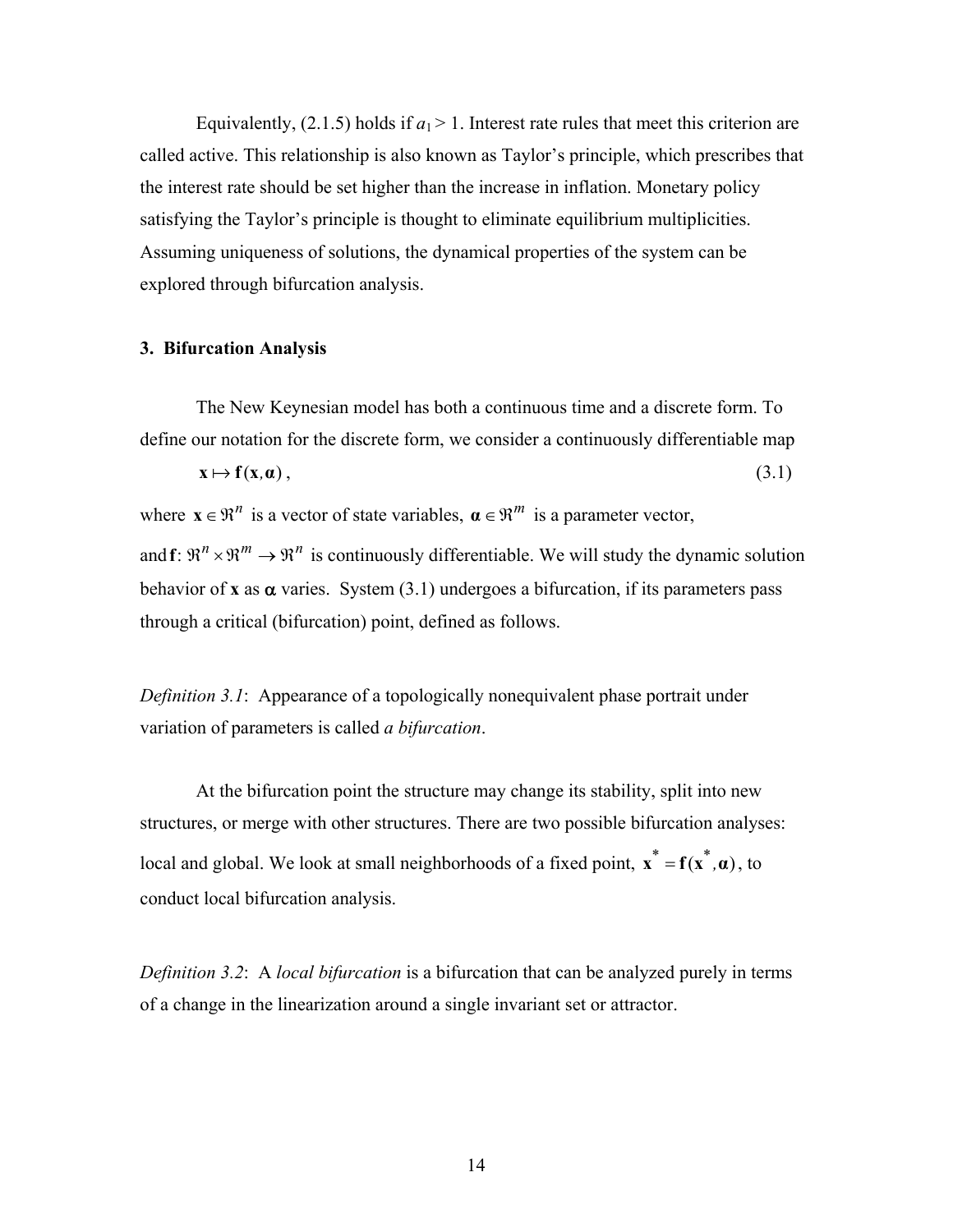The bifurcations of a map (3.1) can be characterized by the eigenvalues of the Jacobian of the first derivatives of the map, computed at the bifurcation point. Let  $J = f(x, \alpha)_x$  be the Jacobian matrix. The eigenvalues,  $\lambda_1, \lambda_2, ..., \lambda_n$ , of the Jacobian are also referred to as multipliers. Bifurcation will occur, if there are eigenvalues of **J** on the unit circle that violate the following hyperbolicity condition.

*Definition 3.3*: The equilibrium is called *hyperbolic*, when the Jacobian **J** has no eigenvalues on the unit circle.

Non-hyperbolic equilibria are not structurally stable and hence generically lead to bifurcations as a parameter is varied. There are three possible ways to violate the hyperbolicity condition. They give rise to three codimension-1 types of bifurcations.

*Definition 3.4*: Bifurcation associated with the appearance of  $\lambda_i = 1$  is called *a fold* (or tangent) bifurcation.

*Definition 3.5*: Bifurcation associated with the appearance of  $\lambda_i = 1$  is called *flip* (perioddoubling) bifurcation.

*Definition 3.6*: Bifurcation corresponding to the presence of a pair of complex conjugate eigenvalues,  $\lambda_1 = e^{+i\theta_0}$  and  $\lambda_2 = e^{-i\theta_0}$ , for  $0 < \theta_0 < \pi$ , is called a *Hopf* bifurcation.

 In the 2-dimensional case, we shall need the following theorem, based upon the version of the Hopf Bifurcation Theorem in Gandolfo (1996, ch. 25, p. 492).

 $\mathbf{x} \mapsto \mathbf{f}(\mathbf{x}, \mathbf{a})$ , where **x** has 2 dimensions; and for each  $\mathbf{\alpha}$  in the relevant region, suppose *Theorem 3.1*: (Existence of Hopf Bifurcation in 2 Dimensions) Consider a map that there is a continuously differentiable family of equilibrium points  $\mathbf{x}^* = \mathbf{x}^*(\alpha)$  at which the eigenvalues of the Jacobian are complex conjugates,  $\lambda_1 = \theta(\mathbf{x}, \mathbf{a}) + i\omega(\mathbf{x}, \mathbf{a})$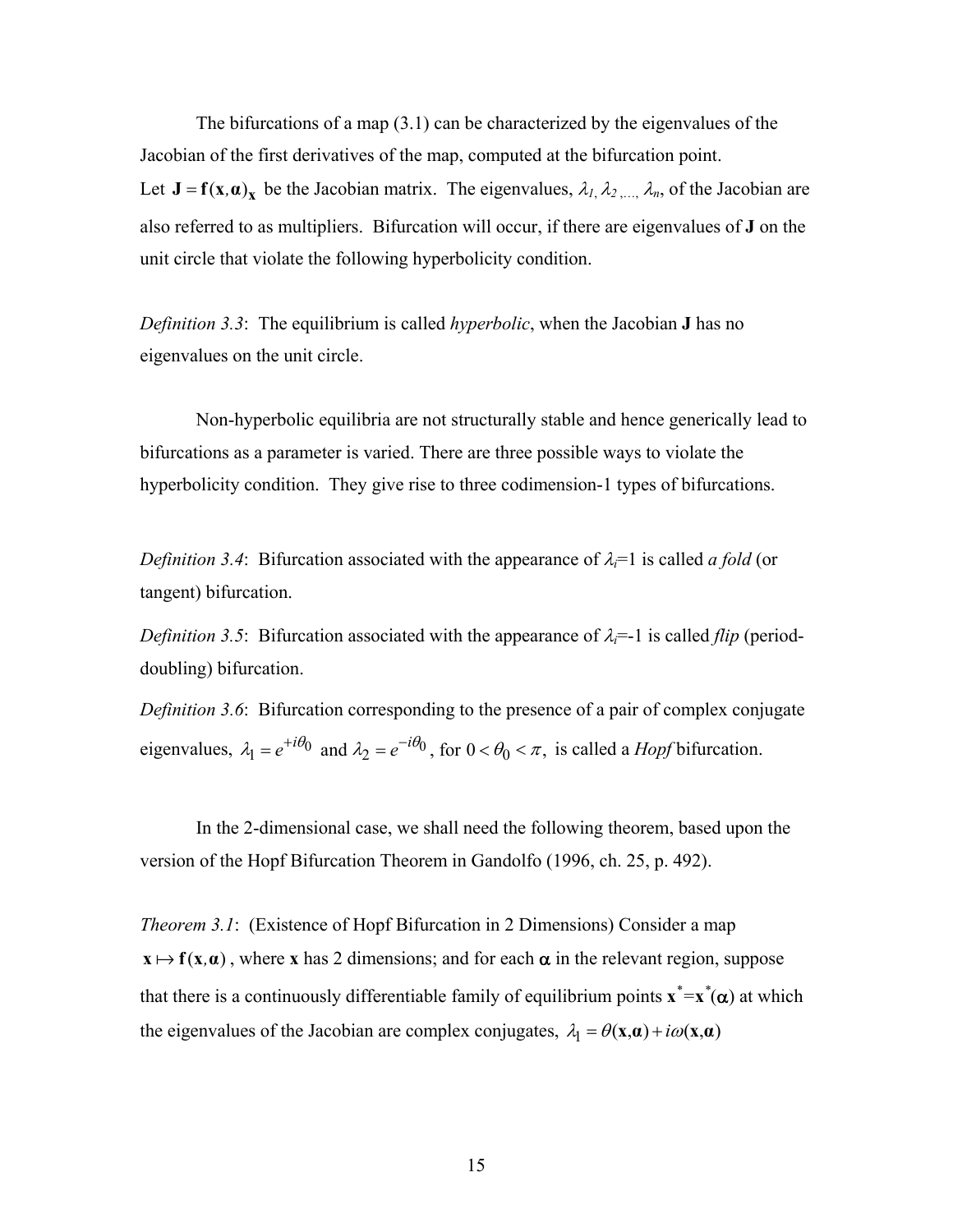and  $\lambda_2 = \theta(\mathbf{x}, \mathbf{a}) - i\omega(\mathbf{x}, \mathbf{a})$ . Suppose that for one of those equilibria,  $(\mathbf{x}^*, \mathbf{a}^*)$ , there is a critical value  $\alpha_c$  for one of the parameters,  $\alpha_i^*$ , in  $\alpha^*$  such that:

(a) The modulus of the eigenvalues becomes unity at  $\alpha = \alpha^*$ , but the eigenvalues are not roots of unity. Formally,  $\lambda_1$ ,  $\lambda_2 \neq 1$  and mod  $(\lambda_1) = \text{mod } (\lambda_2) = +\sqrt{\theta^2 + \omega^2} = 1$ . Also suppose that

(b) 
$$
\frac{\partial |\lambda_j(\mathbf{x}^*, \boldsymbol{\alpha}^*)|}{\partial \alpha_i^*} \bigg|_{\alpha_i^* = \alpha_c} \neq 0 \text{ for } j = 1, 2.
$$

Then there is an invariant closed curve Hopf-bifurcating from  $\alpha^*$ .<sup>9</sup>

 Condition (b) implies that the eigenvalue crosses imaginary axes with non-zero speed. This theorem only works for a 2x2 Jacobian. We use it for the analysis of the reduced 2x2 model,  $AE$ <sub>t</sub> $x$ <sub>t+1</sub> =  $Bx$ <sub>t</sub>. The more general case requires the rest of the eigenvalues to have a real part less than zero. The 3x3 case requires different tools of investigation. In the three equation case with current-looking or forward looking policy rules, it can be shown that the only form or bifurcation that is possible with the linearized model is Hopf bifurcation. The broader range of possible types of bifurcation possible with the nonlinear model will be the subject of future research. Also we do not consider backwards looking models in this paper, since there currently is more interest in the current looking and future looking models. But in future research, we shall consider the backwards looking models, since they raise the possibility of codimension-2 bifurcation, even with the log-linearized model.

## **3.1. Current-Looking Taylor Rule**

The matrix **C** was the Jacobian of the New Keynesian model presented above. We now change the notation so that the Jacobian is:

<sup>&</sup>lt;sup>9</sup> Note that we use the notations mod  $(\lambda_j)$  and  $|\lambda_j|$  interchangeably to designate modulus of a complex variable.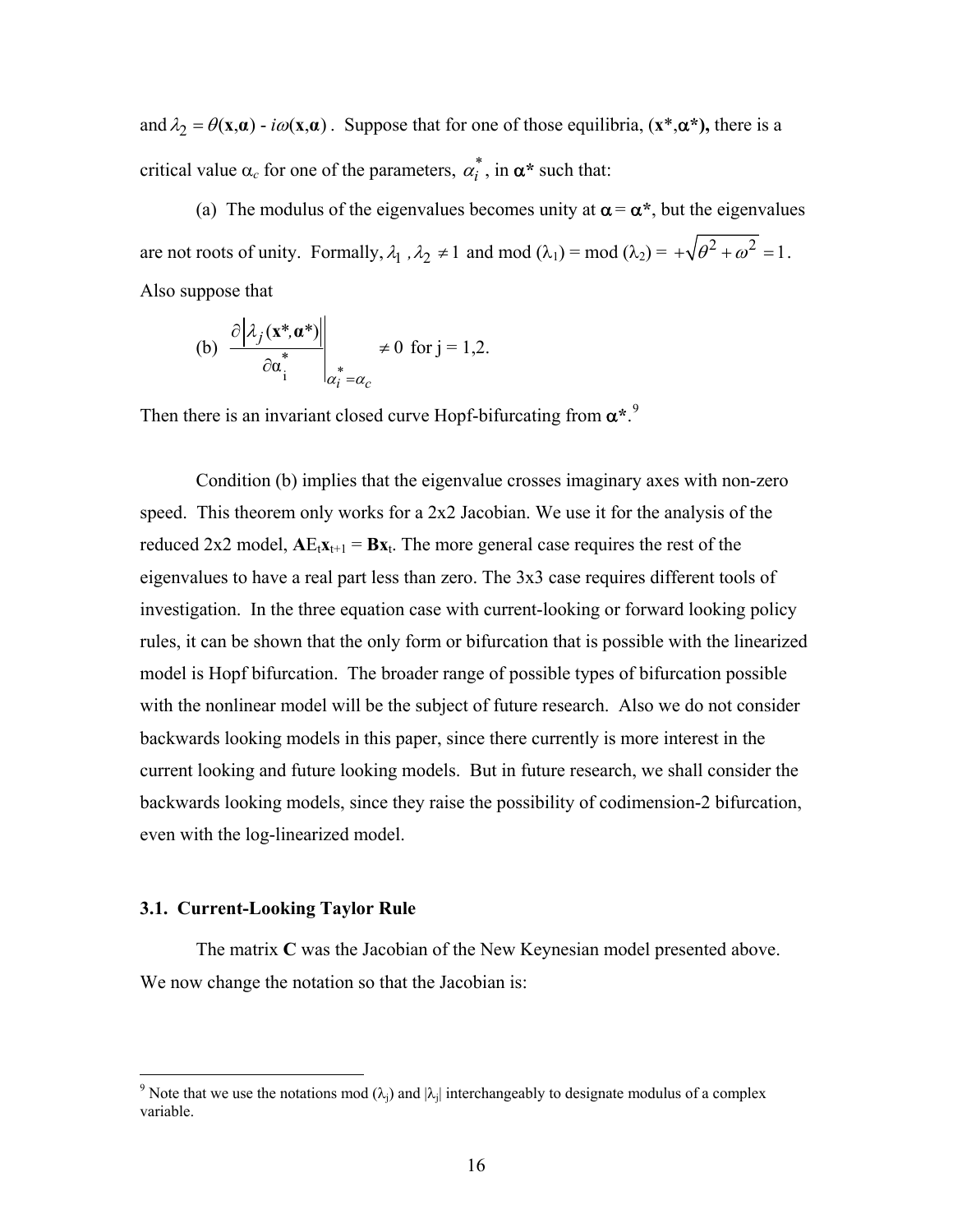$$
\mathbf{J} = \begin{bmatrix} 1 + \frac{a_2 \beta + k}{\sigma \beta} & \frac{a_1 \beta - 1}{\sigma \beta} \\ -\frac{k}{\beta} & \frac{1}{\beta} \end{bmatrix}.
$$

We apply the Hopf bifurcation existence theorem  $(3.1)$  to the Jacobian of the loglinearized New Keynesian model,  $AE$ <sub>t</sub> $\mathbf{x}_{t+1} = \mathbf{B}\mathbf{x}_t$ . The characteristic equation of the Jacobian is:

$$
\lambda^2 - b\lambda + c = 0,
$$

where

 $\overline{a}$ 

$$
b = \left[1 + \frac{a_2 \beta + k}{\sigma \beta} + \frac{1}{\beta}\right],
$$
  

$$
c = \left[\frac{\sigma \beta + a_2 \beta + ka_1 \beta}{\sigma \beta^2}\right].
$$

In order to get a pair of complex conjugate eigenvalues, the discriminant *D* must be strictly negative:

$$
D = b^2 - 4c = \left[1 + \frac{a_2\beta + k}{\sigma\beta} + \frac{1}{\beta}\right]^2 - 4\frac{\sigma\beta + a_2\beta + ka_1\beta}{\sigma\beta^2} < 0.
$$

Given the sign of the parameters, the discriminant could be either positive or negative. We assume that the discriminant is negative, so that the roots of the characteristic polynomial are complex conjugate: $10$ 

$$
\lambda_1 = \theta + i\omega
$$
 and  $\lambda_2 = \theta - i\omega$ ,

where 
$$
\theta = \frac{1}{2}b
$$
 is the real part,  $i\omega$  is the imaginary part, and  $\omega = \frac{1}{2}\sqrt{D} = \frac{1}{2}\sqrt{b^2 - 4c}$ .

We need to choose a bifurcation parameter to vary while holding other parameters constant. The model is parameterized by:

 $10$  This assumption can be satisfied during the numerical procedure for locating the bifurcation regions.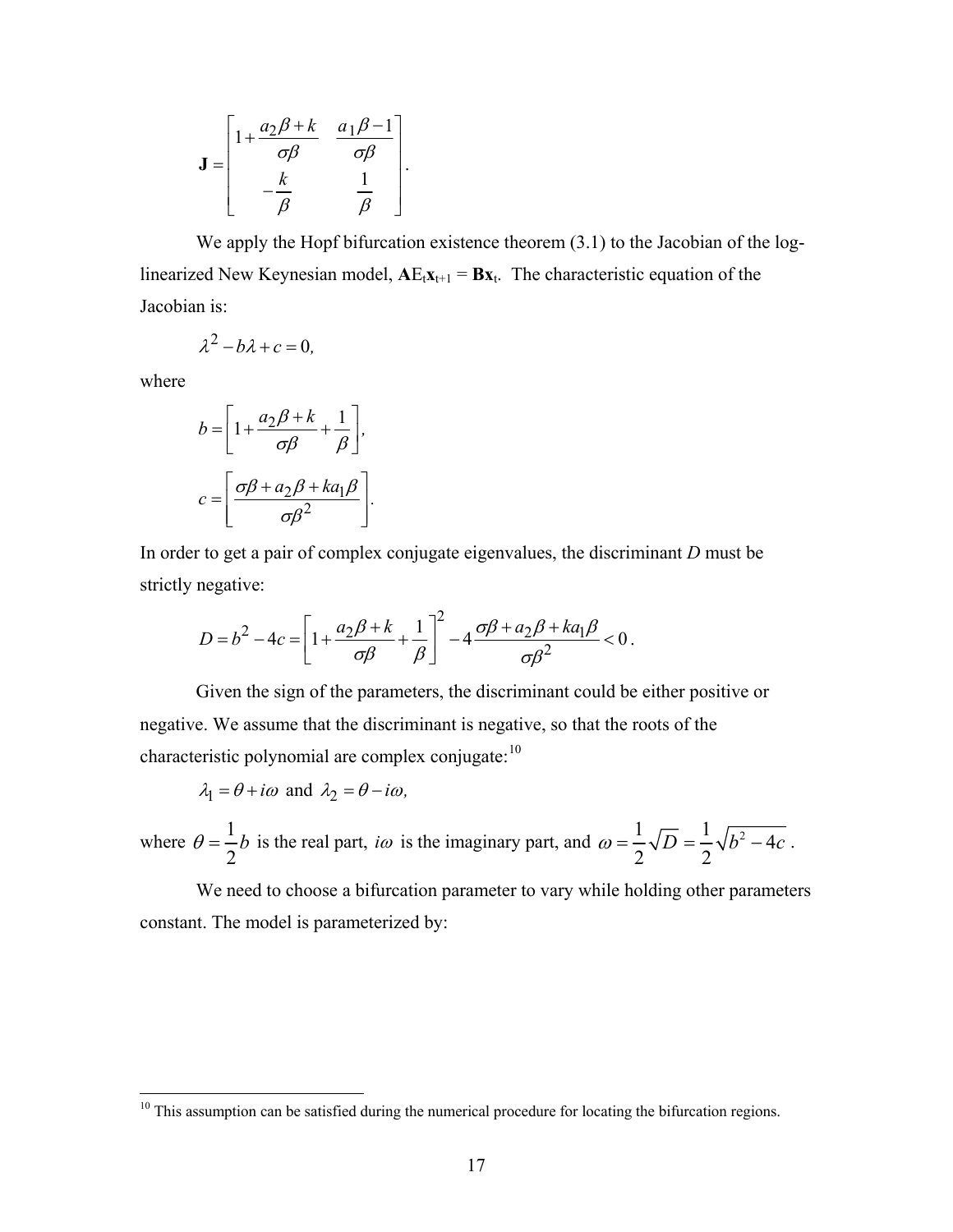$$
\mathbf{\alpha} = \begin{pmatrix} \beta \\ \sigma \\ k \\ a_1 \\ a_2 \end{pmatrix}.
$$

Candidates for a bifurcation parameter are coefficients for the monetary policy rule, 1 *a* and  $a_2$ . We prove the following proposition.

*Proposition 3.1*: The new Keynesian model with current-looking Taylor rule, (2.8), (2.14), and (2.15), undergoes a Hopf bifurcation, if and only if the discriminant of the characteristic equation is negative and  $a_2^c = \sigma \beta - \kappa a_1 - \sigma$ .  $a_2^c = \sigma \beta - \kappa a_1 - \sigma$ 

*Proof*: Assume that the system,  $(2.8)$ ,  $(2.14)$ ,  $(2.15)$ , produces a Hopf bifurcation. By definition, Hopf bifurcation is characterized by the appearance of a pair of complex conjugate multipliers that lie on the unit circle. Since the multipliers are complex conjugate, the discriminant has to be strictly negative.

By condition (a) for Hopf bifurcation, mod  $(\lambda_1)$  = mod  $(\lambda_2)$  =  $+\sqrt{\theta^2 + \omega^2}$  = 1. Substituting  $\theta = \frac{1}{2}$  $\theta = \frac{1}{2}b$  and  $\omega = \frac{1}{2}$  $\omega = \frac{1}{2} \sqrt{D}$  into that equation, we get

$$
\sqrt{\frac{1}{2}\left(1+\frac{a_2\beta+\kappa}{\sigma\beta}+\frac{1}{\beta}\right)+\frac{1}{4}\left[\frac{4(\sigma\beta+a_2\beta+k a_1\beta)}{\sigma\beta^2}-\left(1+\frac{a_2\beta+k+\sigma}{\sigma\beta}\right)^2\right]}=1.
$$
 (i)

After solving for  $a_2$ , we find that the critical value for the parameter is

2

$$
a_2^c = \sigma \beta - \kappa a_1 - \sigma.
$$

2

Conversely, assume that the discriminant, D, is negative and that  $a_2 = \sigma \beta - \kappa a_1 - \sigma$ . Substituting for  $a_2$  into the left hand side of equation (i), we find immediately that  $mod(\lambda_1) = mod(\lambda_2) = 1$ , thereby satisfying condition (a) for Hopf bifurcation.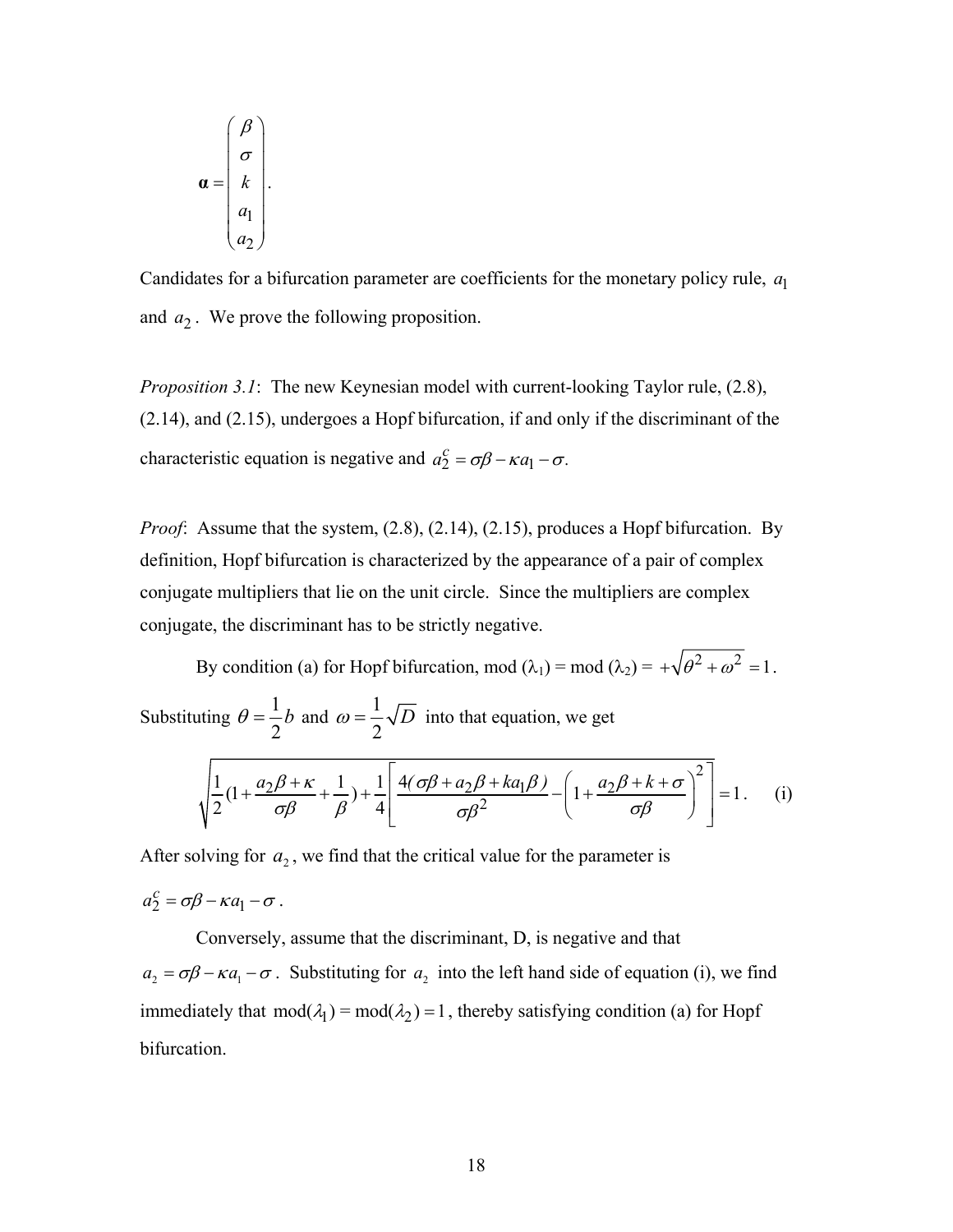It can be shown as follows that the derivative of the modulus with respect to  $a_2$  is a non-zero expression:

$$
\left.\frac{\partial |\lambda_1|}{\partial a_2}\right|_{a_2=a_2^c} = \left.\frac{\partial |\lambda_2|}{\partial a_2}\right|_{a_2=a_2^c} = \frac{1}{2\sigma\beta}\left(\frac{\beta\sigma}{\sigma+a_2+\kappa a_1}\right)^{\frac{1}{2}}\right|_{a_2=\alpha_2^c} = \frac{1}{2\sigma\beta}\neq 0\,,
$$

which is condition (b) for Hopf bifurcation. Hence, both conditions of the Hopf bifurcation theorem are satisfied.

We can combine the critical value for  $a_2$  with the condition on the discriminant of the characteristic polynomial to provide the condition defining the Hopf bifurcation boundary. The bifurcation boundary is the set of parameter values satisfying the following condition:

$$
-1 < \frac{\sigma + \sigma\beta - \kappa a_1\beta + \kappa}{\sigma\beta^2} < 1.
$$

# **3.2 Forward-looking Taylor Rule**

A forward-looking Taylor rule sets the interest rate according to expected future inflation rate and output gap, in accordance with the following equation:

$$
i_t = a_1 E_t \pi_{t+1} + a_2 E_t x_{t+1} \,. \tag{3.2}
$$

The resulting Jacobian has the form

$$
\mathbf{J} = \begin{bmatrix} \frac{\sigma}{\sigma - a_2} + \frac{\kappa \sigma (1 + a_1)}{(1 - a_2)\beta} & -\frac{\sigma (1 + a_1)}{(1 - a_2)\beta} \\ \frac{-\kappa}{\beta} & \frac{1}{\beta} \end{bmatrix}.
$$

The characteristic equation is

$$
\lambda^2 - b\lambda + c = 0,
$$
  
(3.3)  
where  $b = \frac{\sigma}{\sigma - a_2} + \frac{1}{\beta} + \frac{\kappa \sigma (1 + a_1)}{(1 - a_2)\beta}$  and  $c = det(\mathbf{J})$ .

 In order to get a pair of complex conjugate eigenvalues, the discriminant *D* must be strictly negative: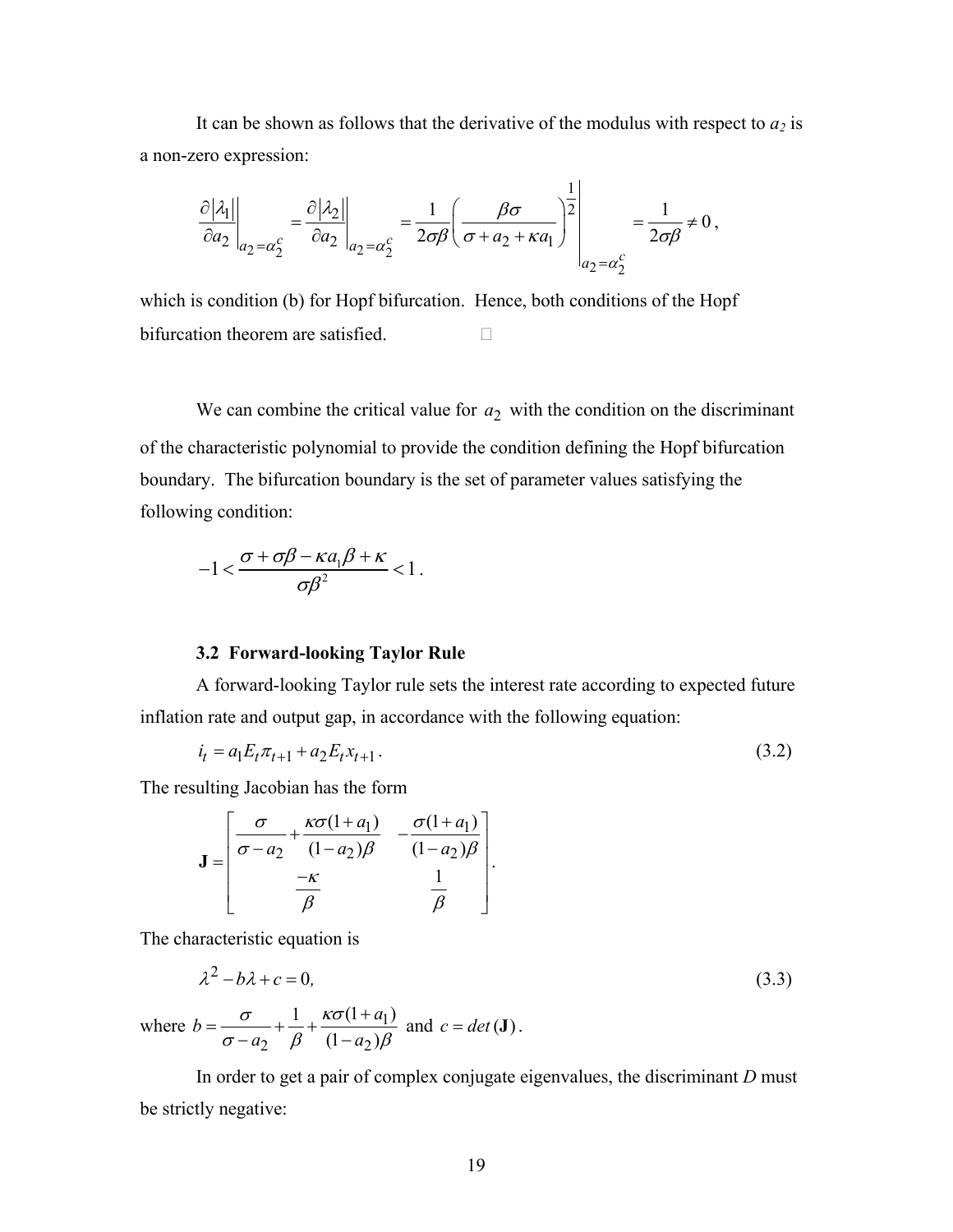$$
D = \left(\frac{\sigma\beta + \sigma - a_2}{\beta(\sigma - a_2)} + \frac{\kappa\sigma(1 + a_1)}{(1 - a_2)\beta}\right)^2 - \frac{4\sigma}{\beta(\sigma - a_2)} < 0.
$$

Given the sign of the parameters, the discriminant could be either positive or negative. We assume that the discriminant is negative, so that the roots of the characteristic polynomial are complex conjugate:

$$
\lambda_1 = \theta + i\omega
$$
 and  $\lambda_2 = \theta - i\omega$ ,

where  $\theta = \frac{1}{2}$ 2  $\theta = \frac{1}{2}b$  is the real part, *i* $\omega$  is the imaginary part, and  $\omega = \frac{1}{2}$ 2  $\omega = \frac{1}{2} \sqrt{D}$ .

We need to choose a bifurcation parameter to vary while holding other parameters constant. The model is parameterized by:

$$
\mathbf{a} = \begin{pmatrix} \beta \\ \sigma \\ k \\ a_1 \\ a_2 \end{pmatrix}.
$$

Candidates for a bifurcation parameter are coefficients,  $a_1$  and  $a_2$ , for the monetary policy rule. We prove the following proposition.

*Proposition 3.2*: The New Keynesian model with forward-looking Taylor Rule, (2.8), (2.14), and (3.2), undergoes a Hopf bifurcation, if and only if the discriminant of the characteristic equation is negative and  $a_2^c$  $a_2^c = -\frac{\sigma}{\beta} + \sigma$  $=-\frac{6}{3}+\sigma$ .

*Proof*: Assume that a system consisting of (2.8), (2.14), and (3.2) produces a Hopf bifurcation. According to the definition, Hopf bifurcation is characterized by the appearance of the pair of complex conjugate multipliers that lie on the unit circle. Since the multipliers are complex conjugate, the discriminant has to be strictly negative.

By condition (a) for Hopf bifurcation, mod  $(\lambda_1)$  = mod  $(\lambda_2)$  =  $+\sqrt{\theta^2 + \omega^2}$  = 1. Substituting  $\theta = \frac{1}{2}$ 2  $\theta = \frac{1}{2}b$  and  $\omega = \frac{1}{2}$ 2  $\omega = \frac{1}{2} \sqrt{D}$  into that equation, we get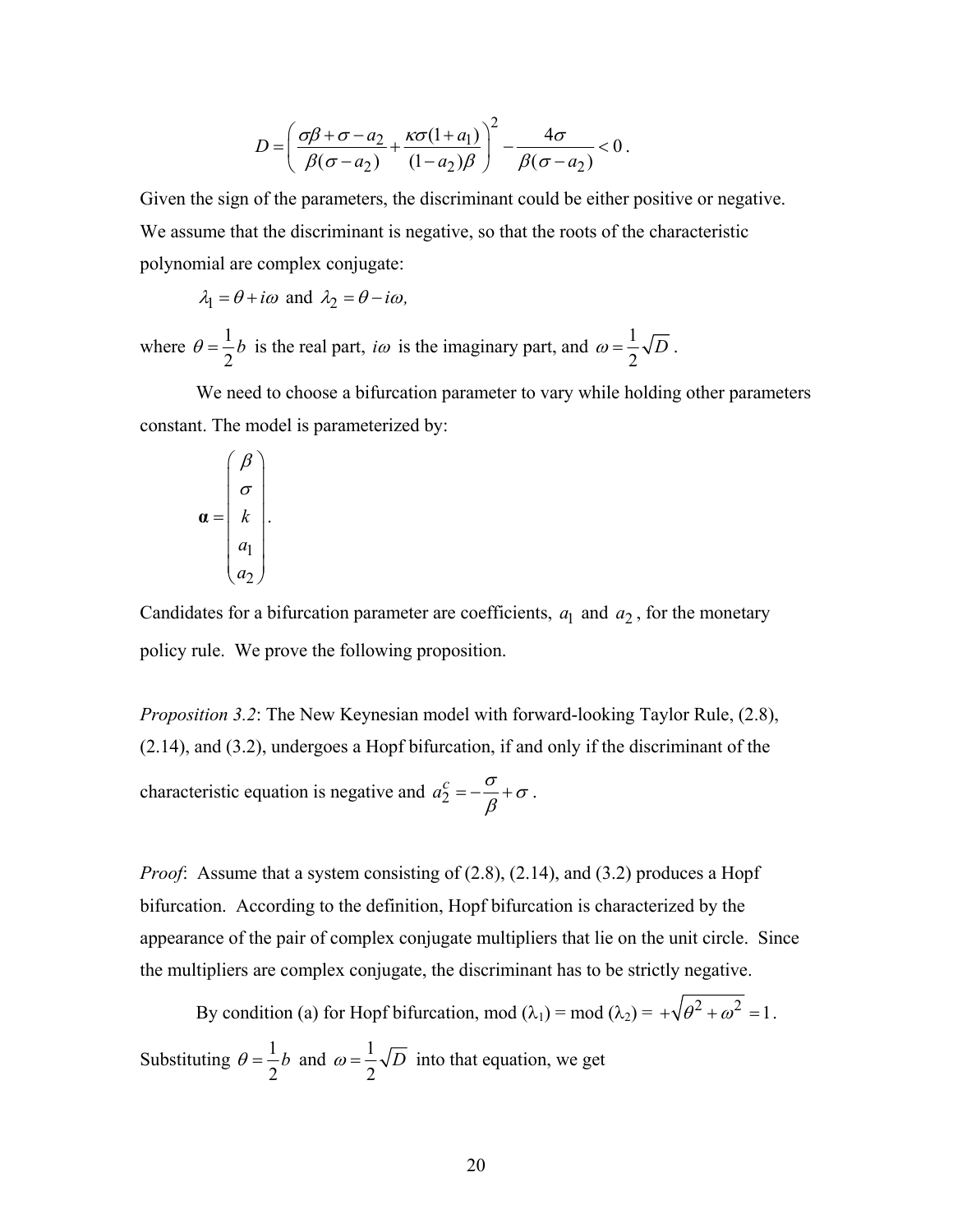$$
\sqrt{\frac{1}{4}\left(\frac{(1-a_2)(\sigma\beta+\sigma-a_2)+\kappa\sigma(1+a_1)(\sigma-a_2)}{(\sigma-a_2)(1-a_2)\beta}\right)^2+\frac{1}{4}\left(4\frac{\sigma}{\beta(\sigma-a_2)}-\left(\frac{\sigma}{\sigma-a_2}+\frac{1}{\beta}+\frac{\kappa\sigma(1+a_1)}{(1-a_2)\beta}\right)^2\right)}=1.
$$
 (ii)

Solving for  $a_2$ , we find that the critical value for the parameter is  $a_2^c = -\frac{\sigma}{\beta} + \sigma$  $=-\frac{6}{3}+\sigma$ .

Conversely assume that the discriminant of characteristic equation (3.3) is negative and that  $a_2^c = -\frac{\sigma}{\beta} + \sigma$  $=-\frac{6}{3}+\sigma$ . According to Theorem 3.1, Hopf bifurcation will arise if there is a pair of complex conjugate roots of (3.3) and if conditions (a) and (b) of Theorem 3.1 are satisfied.

Since the discriminant has a negative sign, roots of  $(3.3)$  have to be complex conjugate. Condition (a) of Theorem 3.1 states that for a Hopf bifurcation to arise, the modulus of the eigenvalues should be equal to unity. To show that condition (a) holds,

substitute  $a_2 = -\frac{\sigma}{\rho}$  $\overline{\beta}^{+\sigma}$  $=-\frac{6}{9} + \sigma$  into the left hand side of equation (ii) to find mod ( $\lambda_1$ ) =1. Since

characteristic roots are complex conjugate, it follows that mod  $(\lambda_1)$  = mod  $(\lambda_2)$  = 1, thereby satisfying condition (a) for Hopf bifurcation

It can be shown as follows that the derivative of the modulus with respect to  $a_2$  is a non-zero expression:

$$
\left. \frac{\partial |\lambda_1|}{\partial a_2} \right|_{a_2 = \alpha_2^c} = \left. \frac{\partial |\lambda_2|}{\partial a_2} \right|_{a_2 = \alpha_2^c} = \frac{\beta}{\sigma} \neq 0,
$$

which is condition (b) for Hopf bifurcation. Hence, both conditions of the Hopf bifurcation theorem are satisfied.

We can combine the critical value for  $a_2$  with the condition on the discriminant of the characteristic polynomial to provide the condition defining the Hopf bifurcation boundary. The bifurcation boundary is the set of parameter values satisfying the following condition:

$$
-1 < \frac{\sigma\beta + \sigma - a_2}{4\sigma\beta} + \frac{\kappa(1+a_1)(\sigma - a_2)}{4(1-a_2)} < 1.
$$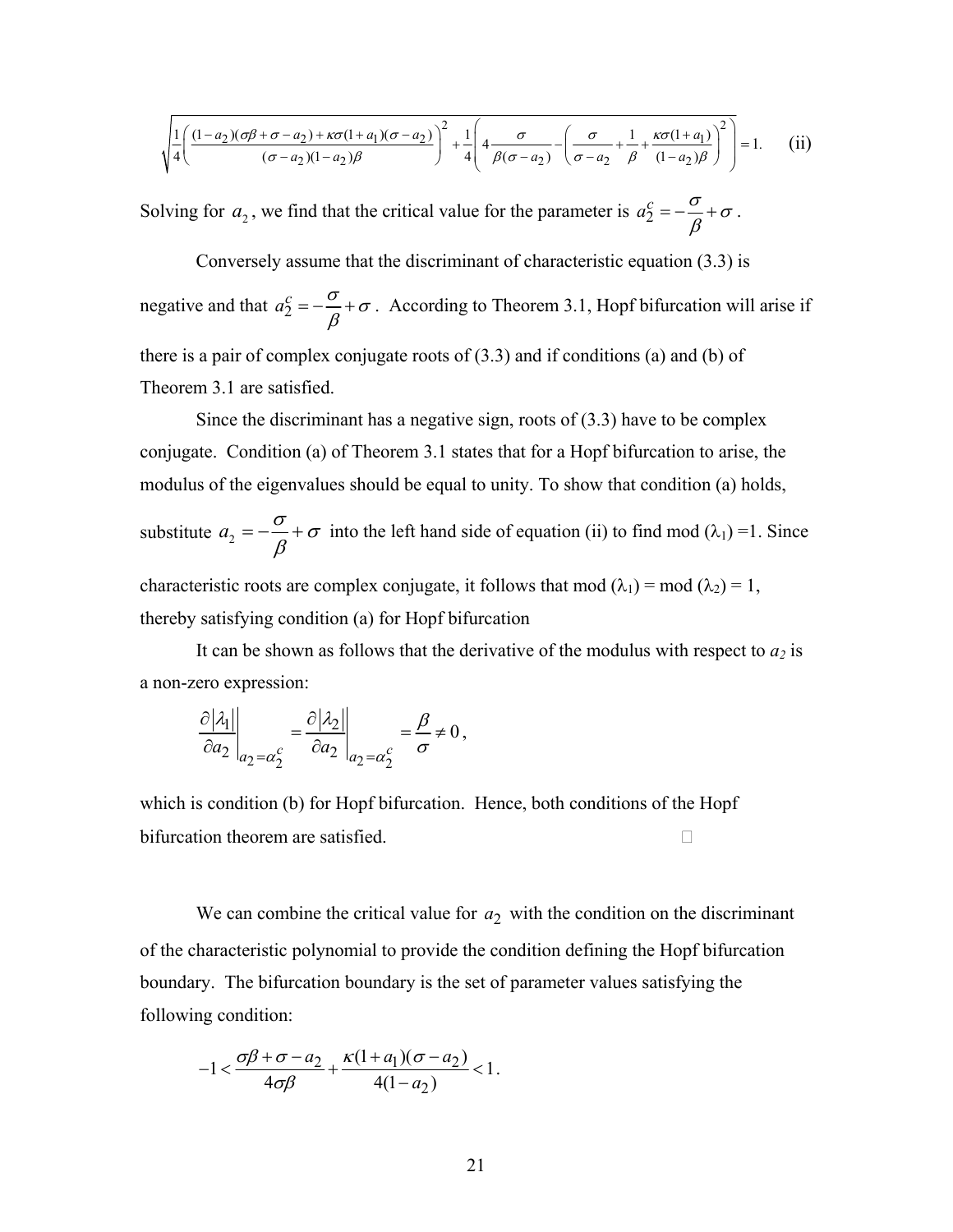### **3.3. Hybrid Taylor Rule:**

Consider the Taylor rule of the following form:

$$
i_t = a_1 E_t \pi_{t+1} + a_2 x_t , \qquad (3.4)
$$

where the interest rate is set according to forward-looking inflation and current-looking output gap. A rule of that form was proposed in Clarida, Gali and Gertler [2000]. This form of the rule is intended to capture the central bank's existing policy. Substituting equation (2.4) into the consumption Euler equation (2.8), we acquire the Jacobian,

$$
\mathbf{J} = \begin{bmatrix} 1 + \frac{a_2}{\sigma} + \frac{\kappa(1 - a_1)}{\beta \sigma} & -\frac{1 - a_1}{\sigma \beta} \\ -\frac{\kappa}{\beta} & \frac{1}{\beta} \end{bmatrix},
$$

with the associated characteristic polynomial

$$
\lambda^2 - b\lambda + c = 0,\tag{3.5}
$$

where 
$$
b = \frac{1}{\beta} + 1 + \frac{\beta a_2 - \kappa (a_1 - 1)}{\sigma \beta}
$$

and  $c = det(\mathbf{J}) = \frac{1}{2} + \frac{a_2}{2}$ β σβ  $= det(\mathbf{J}) = \frac{1}{2} + \frac{u_2}{2}$ .

 In order to get a pair of complex conjugate eigenvalues, the discriminant *D* must be strictly negative:

$$
D = \left(\frac{\sigma(1+\beta) + \beta a_2 - \kappa(a_1-1)}{\sigma \beta}\right)^2 - \frac{4(\sigma + a_2)}{\sigma \beta} < 0.
$$

Given the sign of the parameters, the discriminant could be either positive or negative. We assume that the discriminant is negative, so that the roots of the characteristic polynomial are complex conjugate:

$$
\lambda_1 = \theta + i\omega
$$
 and  $\lambda_2 = \theta - i\omega$ ,

where  $\theta = \frac{1}{2}$ 2  $\theta = \frac{1}{2}b$  is the real part, *i* $\omega$  is the imaginary part, and  $\omega = \frac{1}{2}$ 2  $\omega = \frac{1}{2} \sqrt{D}$ .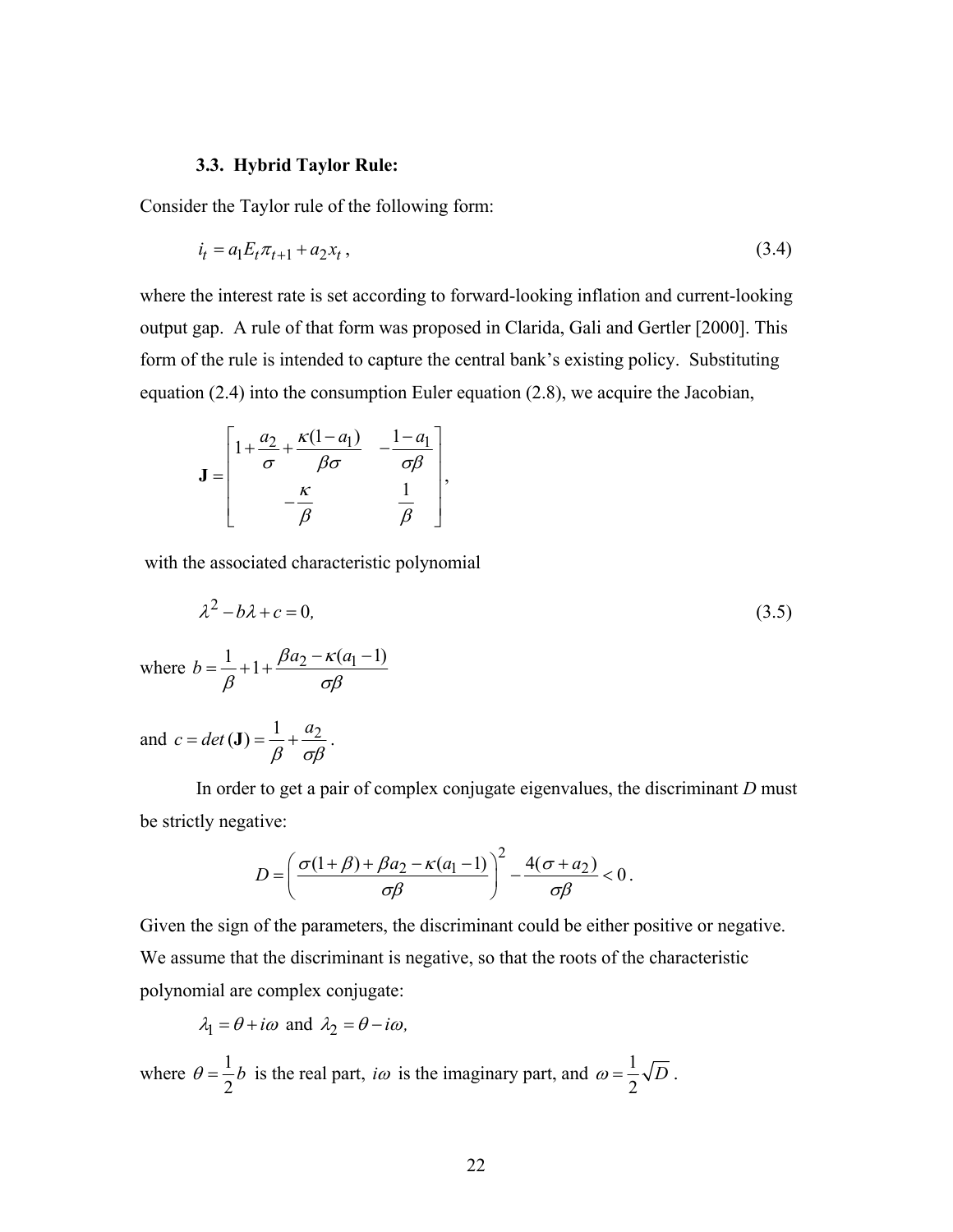We need to choose a bifurcation parameter to vary while holding other parameters constant. The model is parameterized by:

$$
\mathbf{a} = \begin{pmatrix} \beta \\ \sigma \\ k \\ a_1 \\ a_2 \end{pmatrix}.
$$

Candidates for a bifurcation parameter are coefficients for the monetary policy rule, 1 *a* and  $a_2$ . We shall need the following proposition.

*Proposition 3.3*: The new Keynesian model with Hybrid-Taylor rule, equations (2.8), (2.14), (3.4), undergoes a Hopf bifurcation, if and only if the discriminant of the characteristic polynomial (3.5) is negative and  $a_2^c = \beta \sigma - \sigma$ .

*Proof*: Assume that a system consisting of (2.8), (2.14), and (3.4) produces a Hopf bifurcation. According to the definition, Hopf bifurcation is characterized by the appearance of the pair of complex conjugate multipliers that lie on the unit circle. Since the multipliers are complex conjugate, the discriminant has to be strictly negative.

By condition (a) for Hopf bifurcation, mod  $(\lambda_1)$  = mod  $(\lambda_2)$  =  $+\sqrt{\theta^2 + \omega^2}$  = 1. Substituting  $\theta = \frac{1}{2}$ 2  $\theta = \frac{1}{2}b$  and  $\omega = \frac{1}{2}$ 2  $\omega = \frac{1}{2} \sqrt{D}$  into that equation, we get

$$
\sqrt{\frac{1}{4}\left(\frac{\sigma+\beta\sigma+\kappa+\beta a_2-\kappa a_1}{\sigma\beta}\right)^2 + \frac{1}{4}\left(4\frac{\sigma\beta+a_2}{\beta\sigma} - \left(1+\frac{1}{\beta}+\frac{a_2\beta+\kappa(1-a_1)}{\sigma\beta}\right)^2\right)} = 1.
$$
 (iii)

Solving for  $a_2$ , we find that the critical value for the parameter is  $a_2^c = \beta \sigma - \sigma$ .

Conversely assume that the discriminant of the characteristic polynomial (3.5) is negative and  $a_2^c = \beta \sigma - \sigma$ . According to Theorem 3.1, Hopf bifurcation will arise if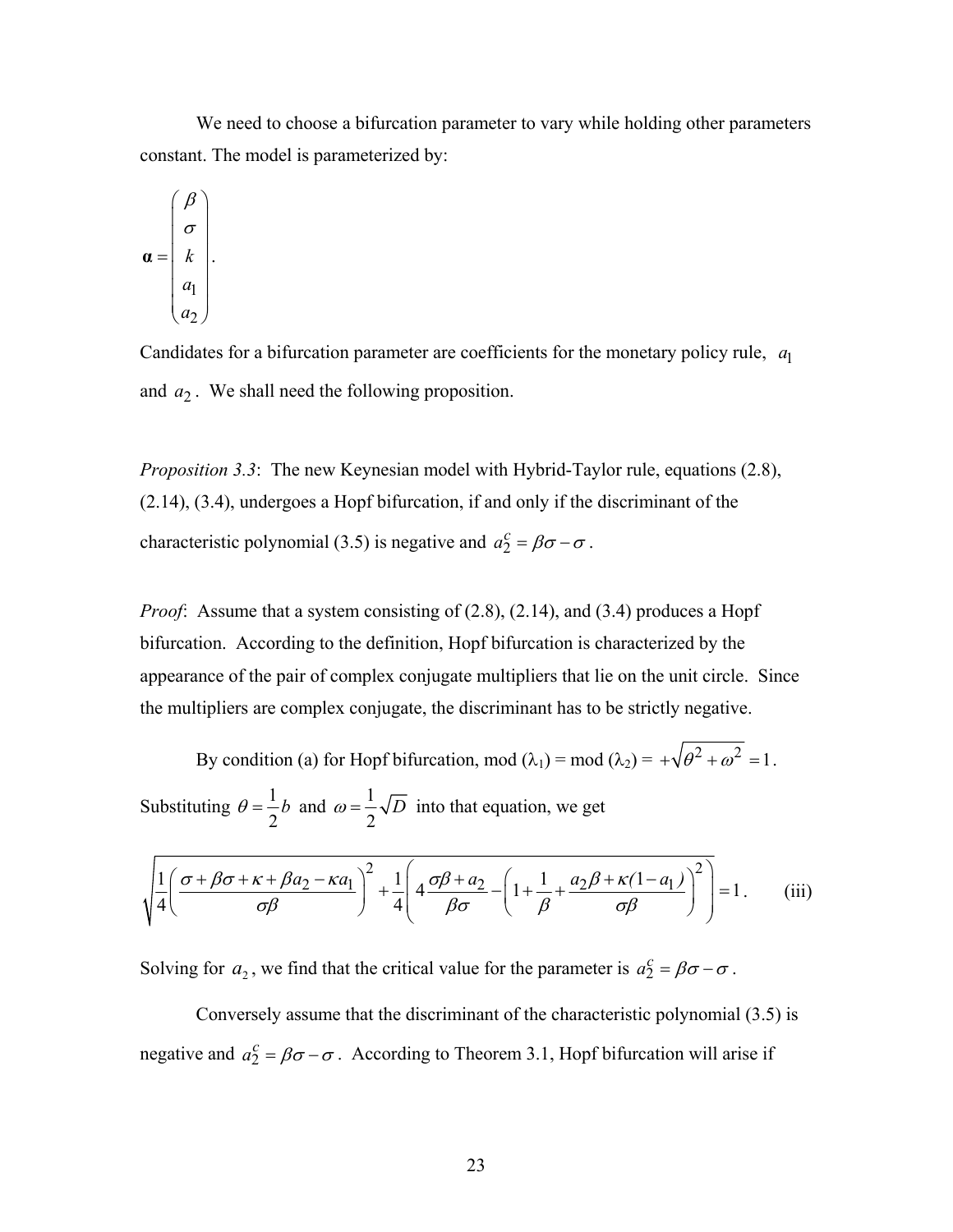there is a pair of complex conjugate roots of (3.5) and if conditions (a) and (b) of Theorem 3.1 are satisfied.

Since the discriminant has a negative sign, roots of  $(3.5)$  have to be complex conjugate. Condition (a) of Theorem 3.1 states that for a Hopf bifurcation to arise the modulus of the eigenvalues should be equal to unity. To show that it holds, substitute  $a_2 = \beta \sigma - \sigma$  into the left hand side of equation (iii) to find mod ( $\lambda_1$ ) =1. Since characteristic roots are complex conjugate, it follows that mod  $(\lambda_1)$  = mod  $(\lambda_2)$  = 1, thereby satisfying condition (a) for Hopf bifurcation.

It can be shown as follows that the derivative of the modulus with respect to  $a_2$  is a non-zero expression:

$$
\left. \frac{\partial |\lambda_1|}{\partial a_2} \right|_{a_2 = \alpha_2^c} = \left. \frac{\partial |\lambda_2|}{\partial a_2} \right|_{a_2 = \alpha_2^c} = \frac{1}{2\beta\sigma} \neq 0,
$$

which is condition (b) for Hopf bifurcation. Hence, both conditions of the Hopf bifurcation theorem are satisfied.

We can combine the critical value for  $a_2$  with the condition on the discriminant of the characteristic polynomial to provide the condition defining the Hopf bifurcation boundary. The bifurcation boundary is the set of parameter values satisfying the following condition:

$$
-1 < \left[ \frac{\sigma(1+\beta^2) - \kappa(a_1-1)}{4\sigma\beta} \right] < 1.
$$

# **3.4. Current-Looking Inflation Targeting**

Using the inflation targeting equation

$$
i_t = a_1 \pi_t,\tag{3.6}
$$

instead of the Taylor rule, as the third equation for New Keynesian model, produces the following Jacobian: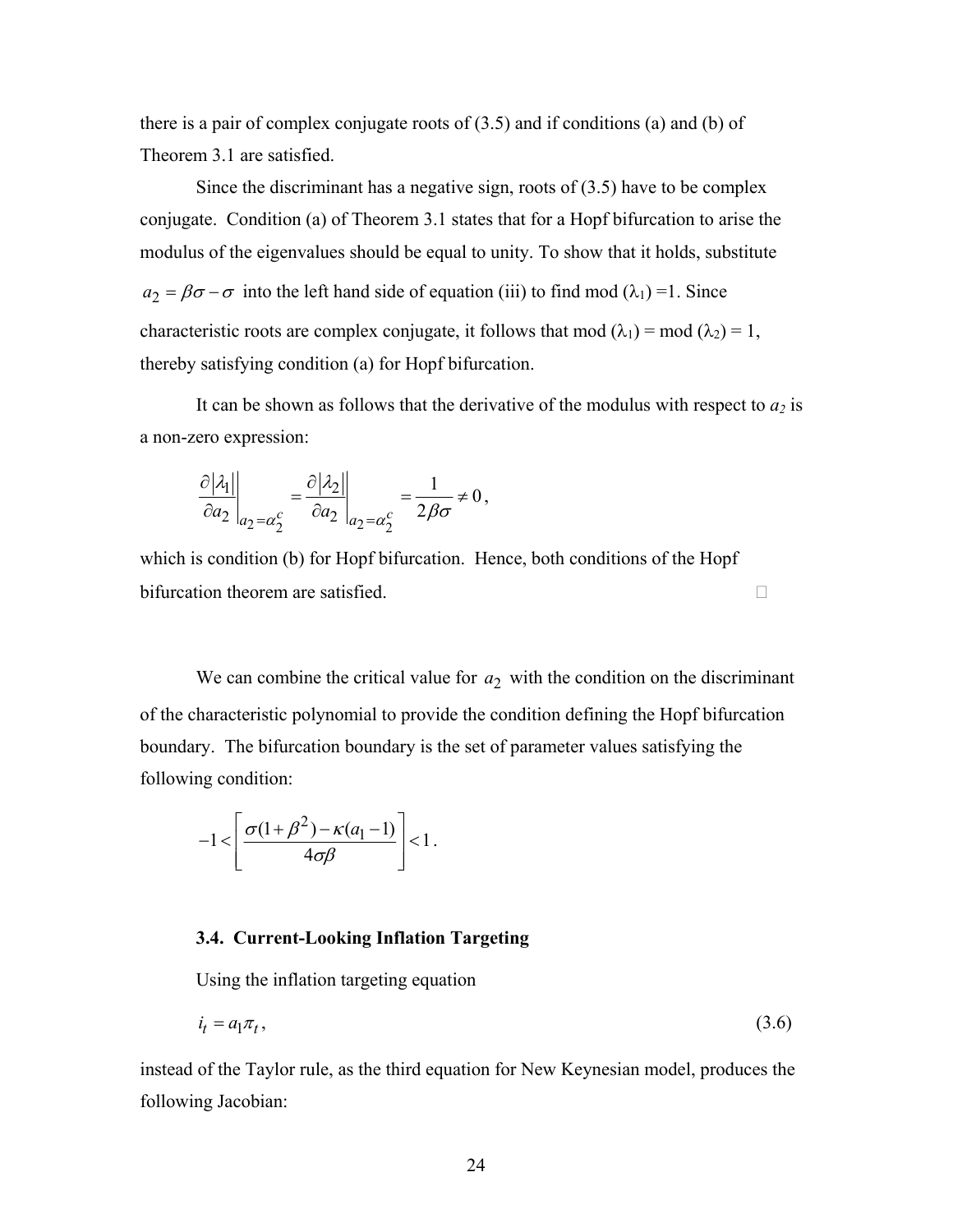$$
\mathbf{J} = \begin{bmatrix} \frac{\sigma \beta + k}{\sigma \beta} & \frac{a_1}{\sigma} - \frac{1}{\sigma \beta} \\ \frac{k}{\beta} & \frac{1}{\beta} \end{bmatrix}
$$

with characteristic equation

$$
\lambda^2 - b\lambda + c = 0,\tag{3.7}
$$

where

$$
b = 1 + \frac{\sigma + \kappa}{\beta \sigma},
$$
  

$$
c = \frac{1}{\beta} \left( \frac{\beta \sigma + \kappa}{\sigma \beta} \right) + \frac{\kappa}{\sigma \beta} (a_1 - \frac{1}{\beta}).
$$

 In order to get a pair of complex conjugate eigenvalues, the discriminant *D* must be strictly negative:

$$
D = \left(\frac{\sigma\beta + \sigma + \kappa}{\sigma\beta}\right)^2 - \frac{4(\sigma\beta + \kappa a_1\beta)}{\sigma\beta^2} < 0.
$$

Given the sign of the parameters, the discriminant could be either positive or negative. We assume that the discriminant is negative, so that the roots of the characteristic polynomial are complex conjugate:

$$
\lambda_1 = \theta + i\omega
$$
 and  $\lambda_2 = \theta - i\omega$ ,

where  $\theta = \frac{1}{2}$ 2  $\theta = \frac{1}{2}b$  is the real part, *i* $\omega$  is the imaginary part, and  $\omega = \frac{1}{2}$ 2  $\omega = \frac{1}{2} \sqrt{D}$ .

We need to choose a bifurcation parameter to vary while holding other parameters constant. The model is parameterized by:

$$
\mathbf{a} = \begin{pmatrix} \beta \\ \sigma \\ k \\ a_1 \end{pmatrix}.
$$

A candidate for a bifurcation parameter is the coefficient,  $a<sub>1</sub>$ , of the monetary policy rule.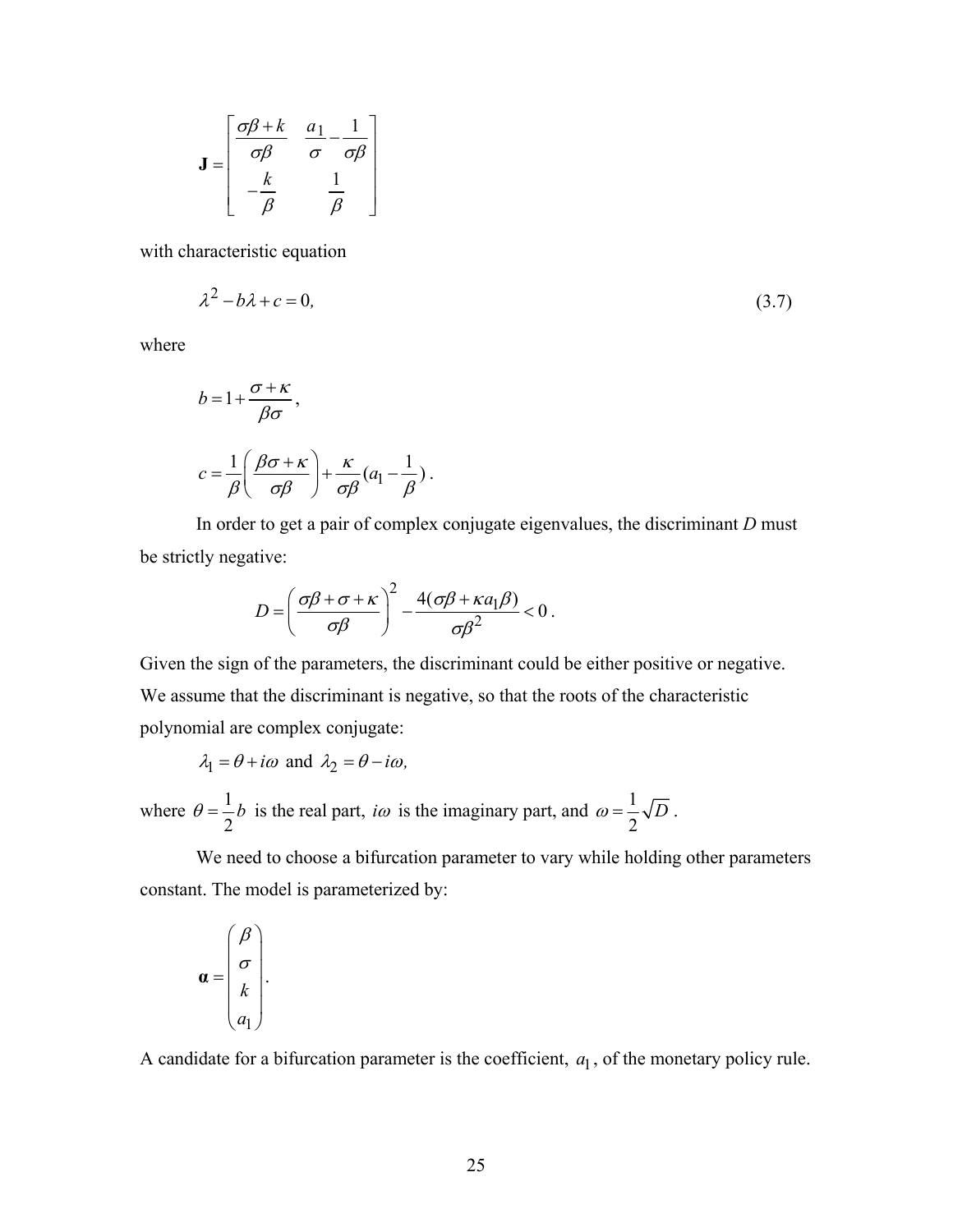We have the following proposition about the current-looking inflation targeting New Keynesian model.

*Proposition 3.4*: The New Keynesian model with current-looking inflation targeting, equations, (2.8), (2.14), and (3.6), produces a Hopf bifurcation, if and only if the discriminant of the characteristic equation (3.7) is negative and  $a_1^c = \frac{\sigma\beta - \sigma}{\sigma}$ κ  $=\frac{\sigma\beta-\sigma}{\sigma}$ .

*Proof*: Assume that a system consisting of (2.8), (2.14), and (3.6) produces a Hopf bifurcation. According to the definition, Hopf bifurcation is characterized by the appearance of the pair of complex conjugate multipliers that lie on the unit circle. Since the multipliers are complex conjugate, the discriminant has to be strictly negative.

By condition (a) for Hopf bifurcation, mod  $(\lambda_1)$  = mod  $(\lambda_2)$  =  $+\sqrt{\theta^2 + \omega^2}$  = 1. Substituting  $\theta = \frac{1}{2}$ 2  $\theta = \frac{1}{2}b$  and  $\omega = \frac{1}{2}$ 2  $\omega = \frac{1}{2} \sqrt{D}$  into that equation, we get

$$
\sqrt{\left(\frac{\sigma(\beta+1)+\kappa}{4\sigma\beta}\right)^2 + \frac{1}{4}\left(4\left(\frac{\kappa a_1\beta+\sigma\beta}{\sigma\beta^2}\right)^2 - \left(\frac{(\beta+1)}{\beta} + \frac{\sigma+\kappa}{\sigma\beta}\right)^2\right)} = 1
$$
 (iv)

Solving for  $a_1$ , we find that the critical value for the parameter is  $a_1^c = \frac{\sigma \beta - \sigma}{\sigma^2}$ κ  $=\frac{\sigma\beta-\sigma}{\sigma}$ .

Conversely assume that the discriminant of the characteristic polynomial (3.7) is negative and  $a_1^c = \frac{\sigma \beta - \sigma}{\gamma}$ κ  $=\frac{\sigma\beta-\sigma}{\beta}$ . According to Theorem 3.1, Hopf bifurcation will arise if there is a pair of complex conjugate roots of (3.7) and if conditions (a) and (b) of Theorem 3.1 are satisfied.

Since the discriminant has a negative sign, roots of  $(3.7)$  have to be complex conjugate. Condition (a) of Theorem 3.1 states that for a Hopf bifurcation to arise, the modulus of the eigenvalues should be equal to unity. To show that it holds, substitute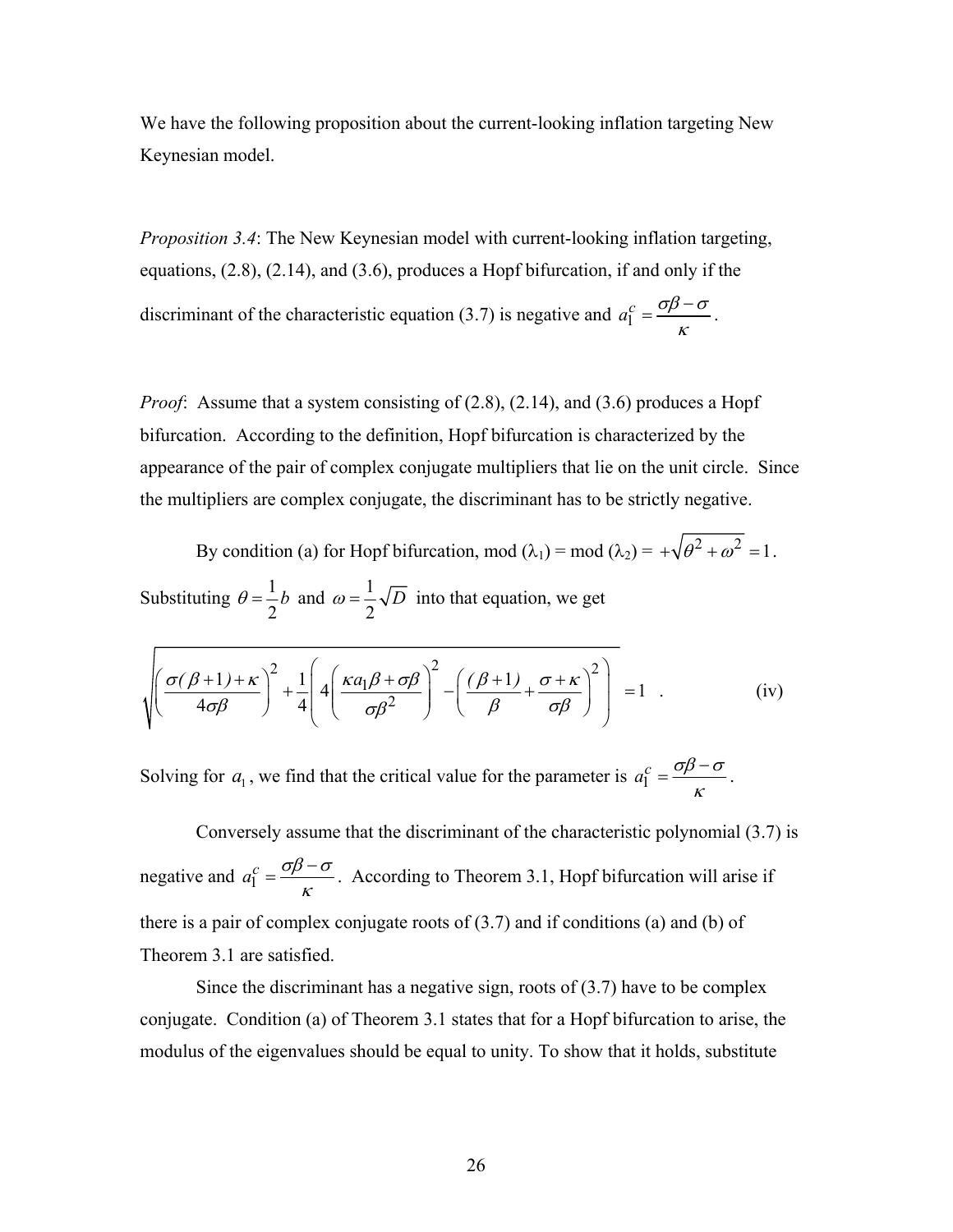1  $a_1^c = \frac{\sigma \beta - \sigma}{\sigma}$ κ  $=\frac{\sigma\beta-\sigma}{\alpha}$  into the left hand side of equation (iv) to find mod ( $\lambda_1$ ) =1. Since characteristic roots are complex conjugate, it follows that mod  $(\lambda_1)$  = mod  $(\lambda_2)$  = 1, thereby satisfying condition (a) for Hopf bifurcation.

It can be shown as follows that the derivative of the modulus with respect to  $a_1$  is a non-zero expression:

$$
\left. \frac{\partial |\lambda_1|}{\partial a_1} \right|_{a_1 = \alpha_1^c} = \left. \frac{\partial |\lambda_2|}{\partial a_1} \right|_{a_1 = \alpha_1^c} = \frac{\kappa}{2\beta\sigma} \neq 0 \, .
$$

which is condition (b) for Hopf bifurcation. Hence, both conditions of the Hopf bifurcation theorem are satisfied.

We can combine the critical value for  $a_1$  with the condition on the discriminant of the characteristic polynomial to provide the condition defining the Hopf bifurcation boundary. The bifurcation boundary is the set of parameter values satisfying the following condition:

$$
-3 < \frac{\sigma + \kappa}{\sigma \beta} < 1.
$$

# **3.5. Forward-Looking Inflation Target Rule**

Using the following forward-looking inflation targeting rule,

$$
i_t = a_1 E_t \pi_{t+1} \tag{3.8}
$$

instead of the current-looking rule, as the third equation for New Keynesian model, (2.8), (2.14), (3.8), produces the following Jacobian:

$$
\mathbf{J} = \begin{bmatrix} 1 - \frac{\kappa}{\beta \sigma} (a_1 - 1) & \frac{1}{\sigma \beta} (a_1 - 1) \\ -\frac{\kappa}{\beta} & \frac{1}{\beta} \end{bmatrix}
$$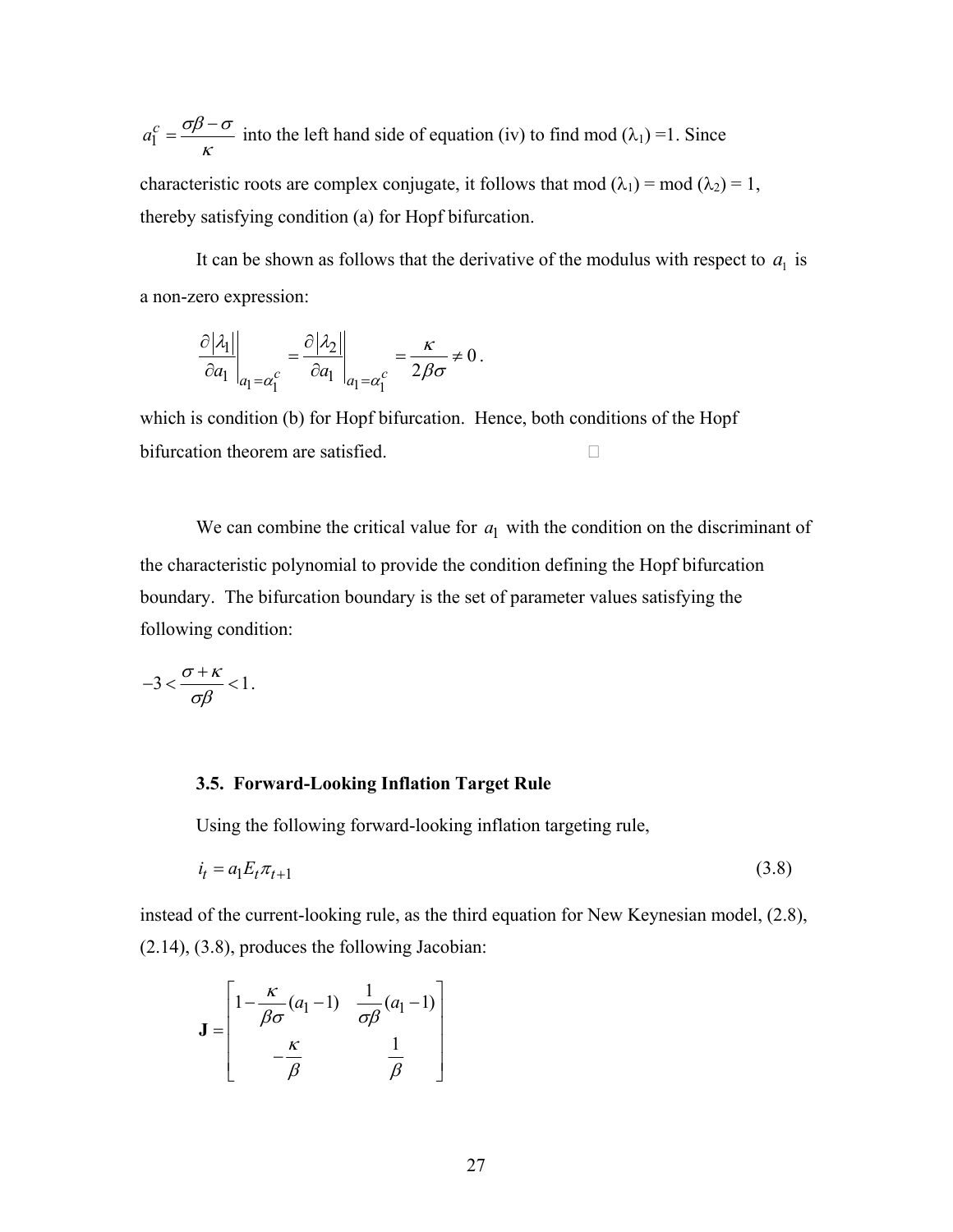with characteristic equation

$$
\lambda^2 - b\lambda + c = 0,\tag{3.9}
$$

where

$$
b = \frac{1+\beta}{\beta} - \frac{\kappa}{\sigma\beta}(a_1 - 1),
$$
  

$$
c = \frac{\beta\sigma - \kappa(a_1 - 1)}{\sigma\beta^2} - \frac{\kappa(a_1 - 1)}{\sigma\beta^2}.
$$

 In order to get a pair of complex conjugate eigenvalues, the discriminant *D* must be strictly negative:

$$
D = \left(\frac{\sigma(\beta+1) - \kappa(a_1-1)}{\sigma\beta}\right)^2 - \frac{4}{\beta} < 0.
$$

Given the sign of the parameters, the discriminant could be either positive or negative. We assume that the discriminant is negative, so that the roots of the characteristic polynomial are complex conjugate:

$$
\lambda_1 = \theta + i\omega
$$
 and  $\lambda_2 = \theta - i\omega$ ,

where  $\theta = \frac{1}{2}$ 2  $\theta = \frac{1}{2}b$  is the real part, *i* $\omega$  is the imaginary part, and  $\omega = \frac{1}{2}$ 2  $\omega = \frac{1}{2} \sqrt{D}$ .

We need to choose a bifurcation parameter to vary, while holding other parameters constant. The model is parameterized by:

$$
\mathbf{a} = \begin{pmatrix} \beta \\ \sigma \\ k \\ a_1 \end{pmatrix}.
$$

We have the following proposition about the forward-looking inflation-targeting New Keynesian model. Surprisingly this result does not require separate setting of  $a<sub>l</sub>$  to attain Hopf bifurcation. Under the conditions of this proposition, no freedom remains to select  $a<sub>l</sub>$  independently.

*Proposition 3.5*: The New Keynesian model, (2.8), (2.14), (3.8), with forward-looking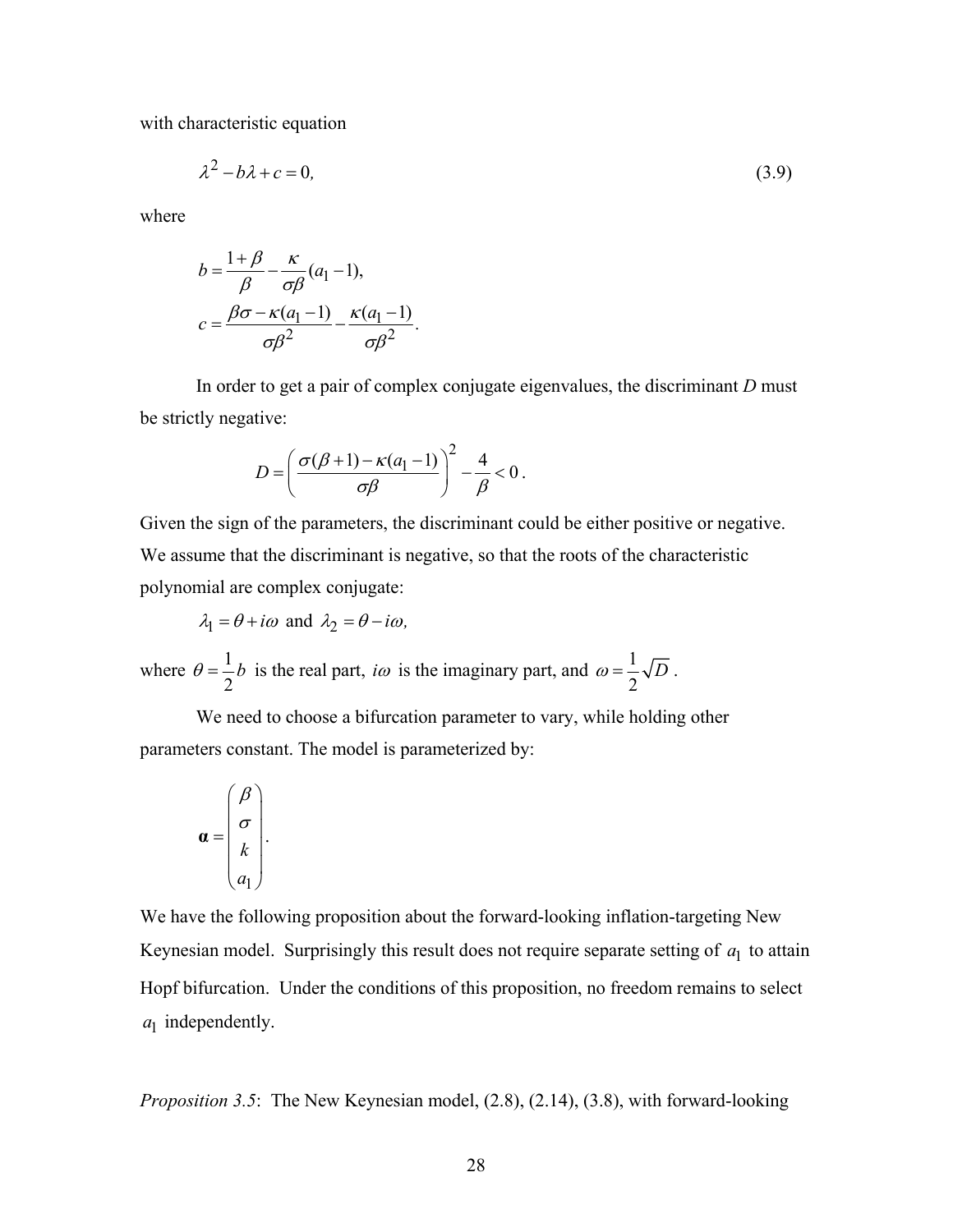inflation targeting produces a Hopf bifurcation, if and only if the discriminant of the characteristic equation (3.9) is negative and  $\beta^c = 1$ .

*Proof*: Assume that a system consisting of (2.8), (2.14), and (3.8) produces a Hopf bifurcation. According to the definition, Hopf bifurcation is characterized by the appearance of the pair of complex conjugate multipliers that lie on the unit circle. Since the multipliers are complex conjugate, the discriminant has to be strictly negative.

By condition (a) for Hopf bifurcation, mod  $(\lambda_1)$  = mod  $(\lambda_2)$  =  $+\sqrt{\theta^2 + \omega^2}$  = 1. Substituting  $\theta = \frac{1}{2}$ 2  $\theta = \frac{1}{2}b$  and  $\omega = \frac{1}{2}$ 2  $\omega = \frac{1}{2} \sqrt{D}$  into that equation, we get

$$
\sqrt{\left(\frac{\sigma\beta - \kappa(a_1 - 1) + \sigma}{2\beta\sigma}\right)^2 + \left(\frac{1}{4}\right)\left(\left(1 + \frac{1 - \kappa(a_1 - 1)}{\sigma\beta}\right)^2 - \frac{4}{\beta}\right)^2} = 1.
$$
 (v)

Solving for  $\beta$  we find that the critical value for the parameter is  $\beta^c = 1$ .

Conversely assume that the discriminant of the characteristic polynomial (3.9) is negative and  $\beta^c = 1$ . According to Theorem 3.1, Hopf bifurcation will arise if there is a pair of complex conjugate roots of (3.9) and if conditions (a) and (b) of Theorem 3.1 are satisfied.

Since the discriminant has a negative sign, roots of (3.9) have to be complex conjugate. Condition (a) of Theorem 3.1 states that for a Hopf bifurcation to arise the modulus of the eigenvalues should be equal to unity. To show that it holds, substitute  $\beta^c = 1$  into the left hand side of equation (v) to find mod ( $\lambda_1$ ) =1. Since characteristic roots are complex conjugate, it follows that mod  $(\lambda_1)$  = mod  $(\lambda_2)$  = 1, thereby satisfying condition (a) for Hopf bifurcation.

 It can be shown as follows that the derivative of the modulus with respect to *β* is a non-zero expression: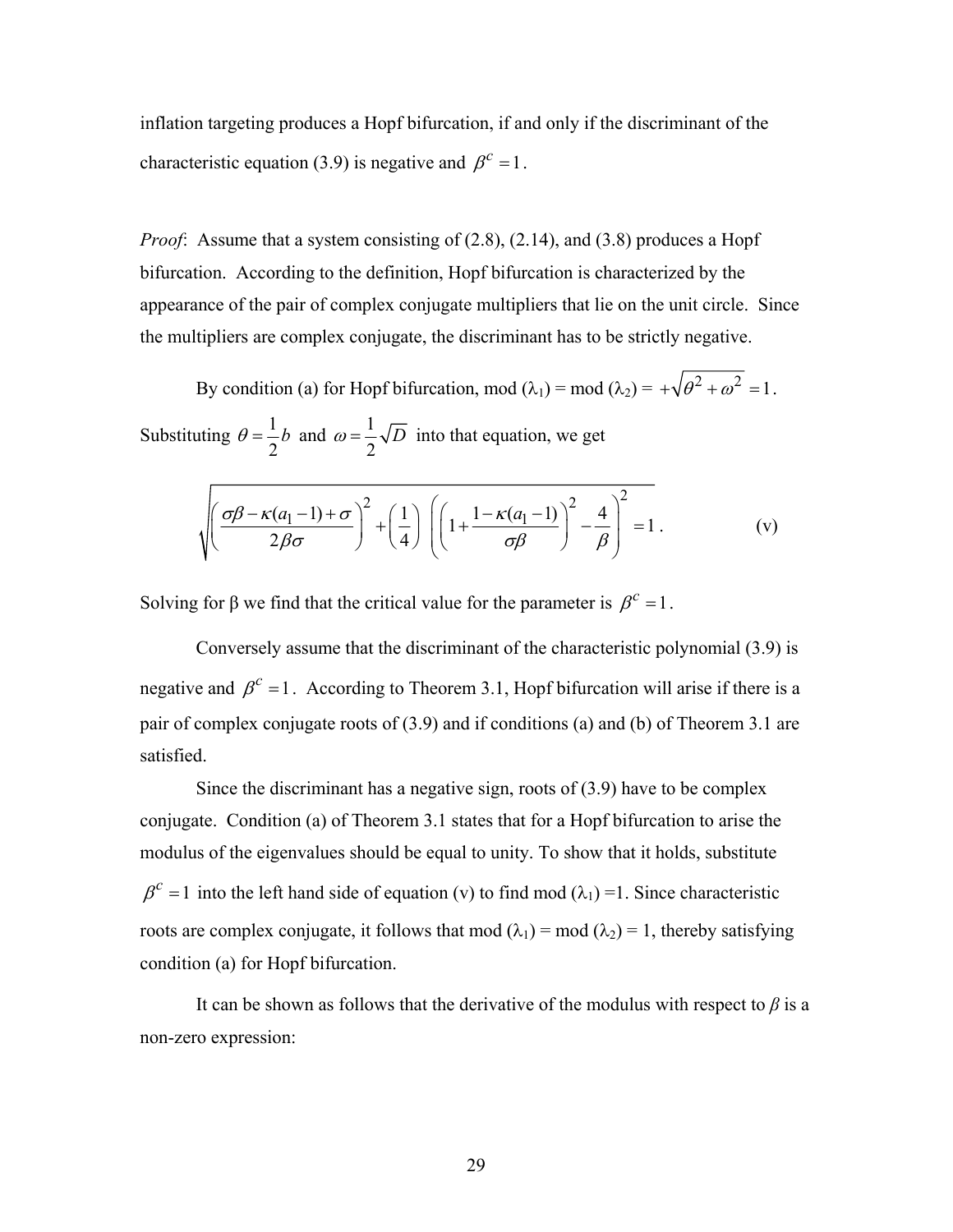$$
\left.\frac{\partial |\lambda_1|}{\partial \beta}\right|_{\beta=\beta^c} = \frac{\partial |\lambda_2|}{\partial \beta}\right|_{\beta=\beta^c} = -\frac{1}{2} \neq 0,
$$

which is condition (b) for Hopf bifurcation. Hence, both conditions of the Hopf **bifurcation theorem are satisfied.** 

We can combine the critical value for  $\beta$  with the condition on the discriminant of the characteristic polynomial to provide the condition defining the Hopf bifurcation boundary. The bifurcation boundary is the set of parameter values satisfying the following condition:

$$
-3 < \frac{\kappa(a_1 - 1)}{2\sigma} < 1.
$$

Parameter  $\beta$  is the discount factor from the firm's optimization problem. It is also a coefficient in the Phillips curve scaling the impact of expected inflation. Some authors assume for simplicity that  $\beta = 1$ .<sup>11</sup> Surprisingly we find that that setting can put the New Keynesian model with forward-looking inflation targeting directly on top of a Hopf bifurcation boundary, and hence can induce instability. This conclusion is conditional upon the assumption that the log-linearized New Keynesian model is a good approximation to the economy and that the discriminant of the characteristic equation (3.9) is negative. In such cases, setting the discount factor  $\beta$  equal to unity is not appropriate.

## **3.6. Numerical Methods**

 Now we can describe our methodology for numerical bifurcation analysis. We want to detect a bifurcation boundary, defined to be a set of bifurcation points of the same type. In our cases, those bifurcation boundaries consist of combinations of parameter values that give rise to Hopf bifurcation, if the boundary is crossed. The

 $\overline{a}$ 

 $11$  See Roberts (1995), Clarida, Gali, and (1999).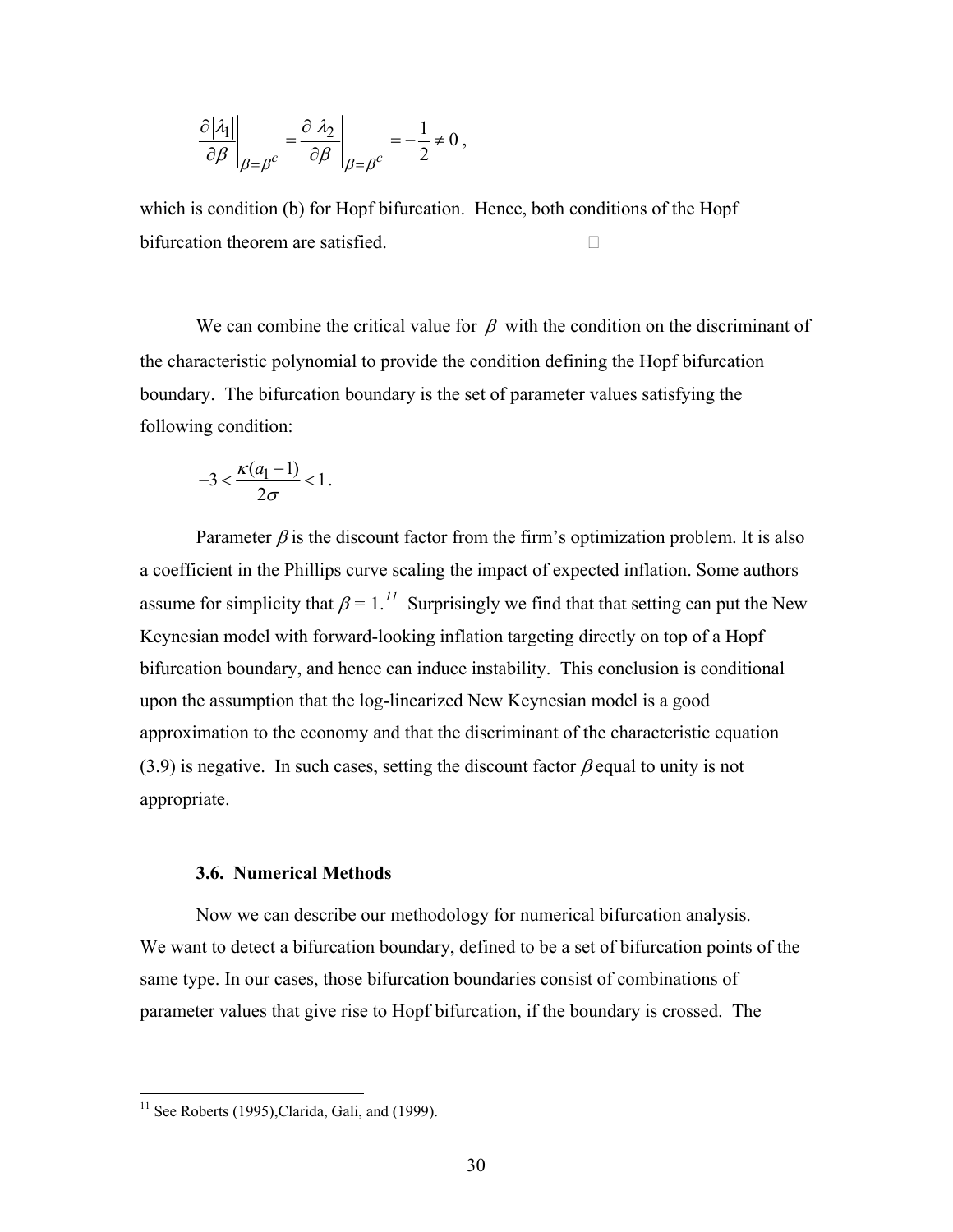numerical procedure we will apply is based on the Existence Theorem for Hopf bifurcation, Theorem 3.1.

We find the bifurcation region by solving the following system numerically for values of  $\alpha = \alpha^c$  at which:

$$
\begin{cases}\nf(\mathbf{x}, \mathbf{a}) - \mathbf{x} = \mathbf{0} \\
\left(\frac{tr(\mathbf{J})}{2}\right)^2 < det(\mathbf{J}) \\
|\lambda_1| = |\lambda_2| = 1.\n\end{cases}
$$

where  $\alpha^c$  is a subvector of the complete parameter vector,  $\alpha$ . The resulting numerically computed solutions for  $\alpha^c$  define a set of vectors locating a Hopf bifurcation boundary. The set of parameters that we will vary is the private sector parameters,

$$
\mathbf{\alpha}^c = \begin{pmatrix} \sigma \\ \beta \\ \kappa \end{pmatrix}.
$$

When using a Taylor rule, our complete parameter vector  $\alpha$  contains five parameters. We will vary three of them,  $\alpha^c$ , while holding one parameter constant and solving for the fifth parameter. When using inflation targeting, our complete parameter vector  $\alpha$  contains four parameters. We will vary three of them while solving for the fourth, when the freedom to select that parameter independently exists.

With Taylor's rule cases, we will choose and hold constant the value of the monetary policy parameter,  $a_1$ . For instance it can be set equal to 1.1, which will satisfy Taylor's principle of optimality. Parameter  $a_2$  will take on values according to the formula from our corresponding proposition describing the combination of parameters corresponding to Hopf bifurcation of the system. For example if we are solving numerically for a New Keynesian model with current-looking Taylor's rule, the parameter  $a_2$  will be set according to the formula from proposition 3.1,

 $2 = op - \kappa u_1$  $a_2^c = \sigma \beta - \kappa a_1 - \sigma$ .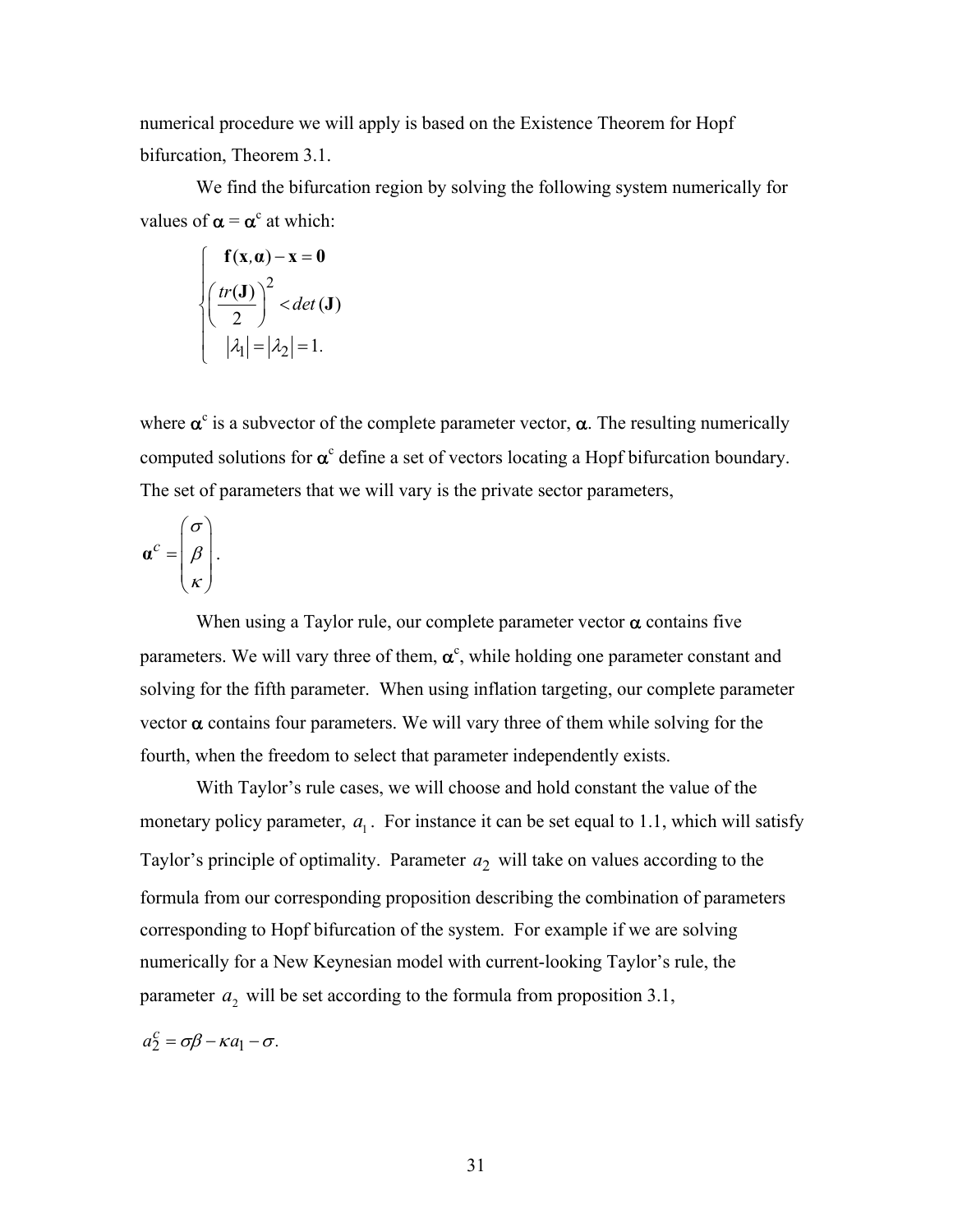With inflation targeting cases, three parameters are varied and we solve for the fourth parameter as the "bifurcation parameter." As in the Taylor rule cases, we choose a parameter of the policy rule to be the bifurcation parameter in the case of current-looking inflation targeting. That parameter is  $a_1$ . But with forward looking inflation targeting, we set the private sector parameter  $\beta = 1$  to attain bifurcation, with the rest of the parameters contrained to satisfy the discriminant negativity condition. Under those conditions, no freedom is left to vary the policy parameter  $a_1$ .

# **4. Conclusion**

In dynamical analysis, it is essential to employ bifurcation analysis to detect whether any bifurcation boundaries exist close to the parameter estimates of the model in use. If such a boundary crosses into the confidence region around the parameter estimates, robustness of dynamic inferences is seriously compromised. Our ongoing bifurcation analysis of New Keynesian functional forms is detecting the possibility of Hopf bifurcation. This paper provides the methodology that we have developed and are using. One surprising result from the proofs in this paper is the theoretical finding that a common setting of the parameter β in the future-looking New-Keynesian model can put the model directly onto a Hopf bifurcation boundary.

We have been analyzing the reduced log-linearized system. Study of the full system will require different tools, which will be the subject of future research. In cases in which we do not locate Hopf bifurcation within the theoretically feasible region of the log-linearized system, we cannot conclude that Hopf or other types of bifurcation might not arise in the original non-linearized system. In short, when we find Hopf bifurcation with the linearized system, the result is sufficient but not necessary for existence of a bifurcation boundary.

In this paper, we develop the formulas, prove the propositions, and provide the numerical procedures we currently are using to detect bifurcation boundaries in the parameter spaces of New Keynesian models. A subsequent papers will provide our empirical results. Future research will include bifurcation analysis of the continuous time

32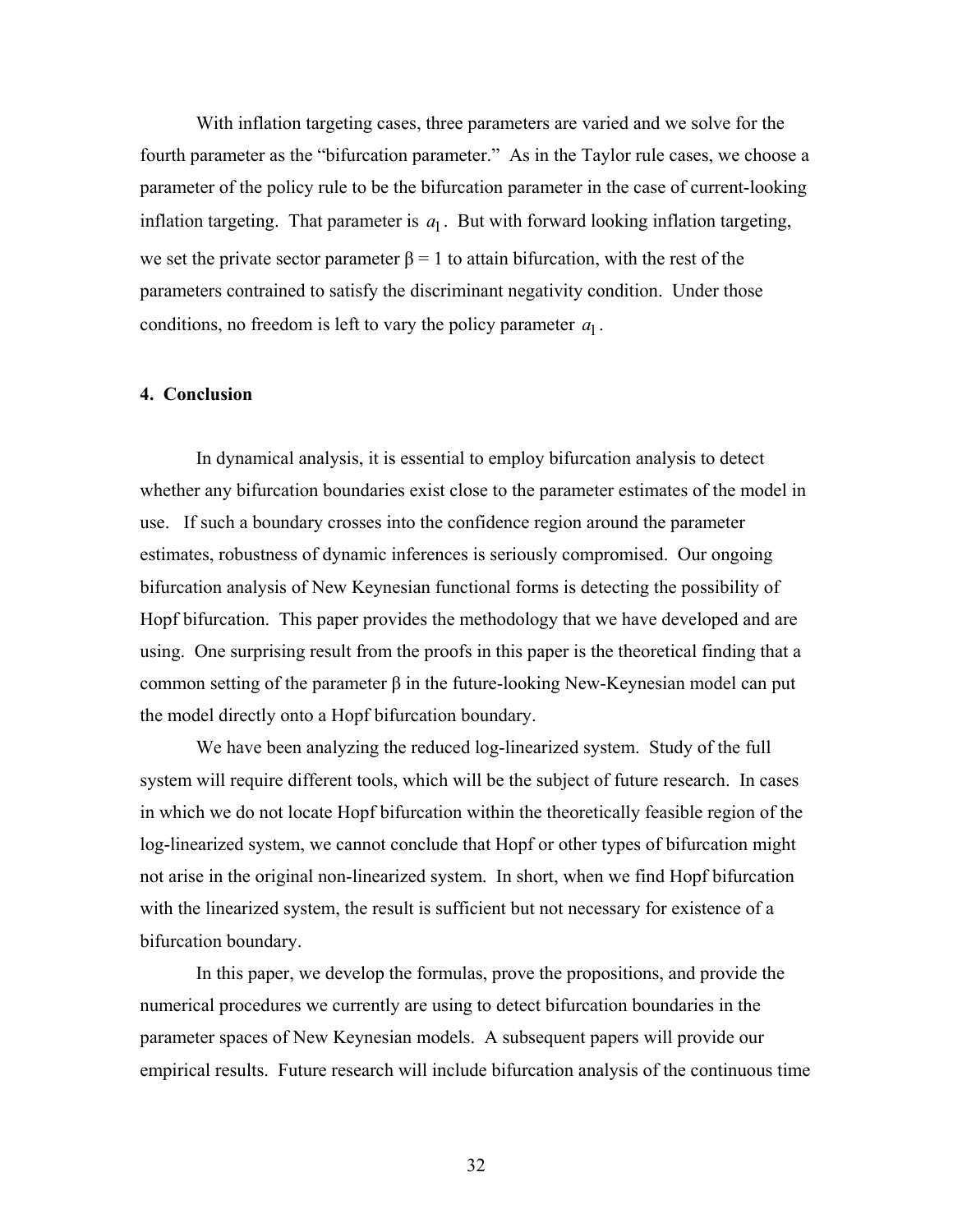models as well as of New Keynesian models with backward-looking monetary policy rules. Different types of New Keynesian Phillips curves also will be considered.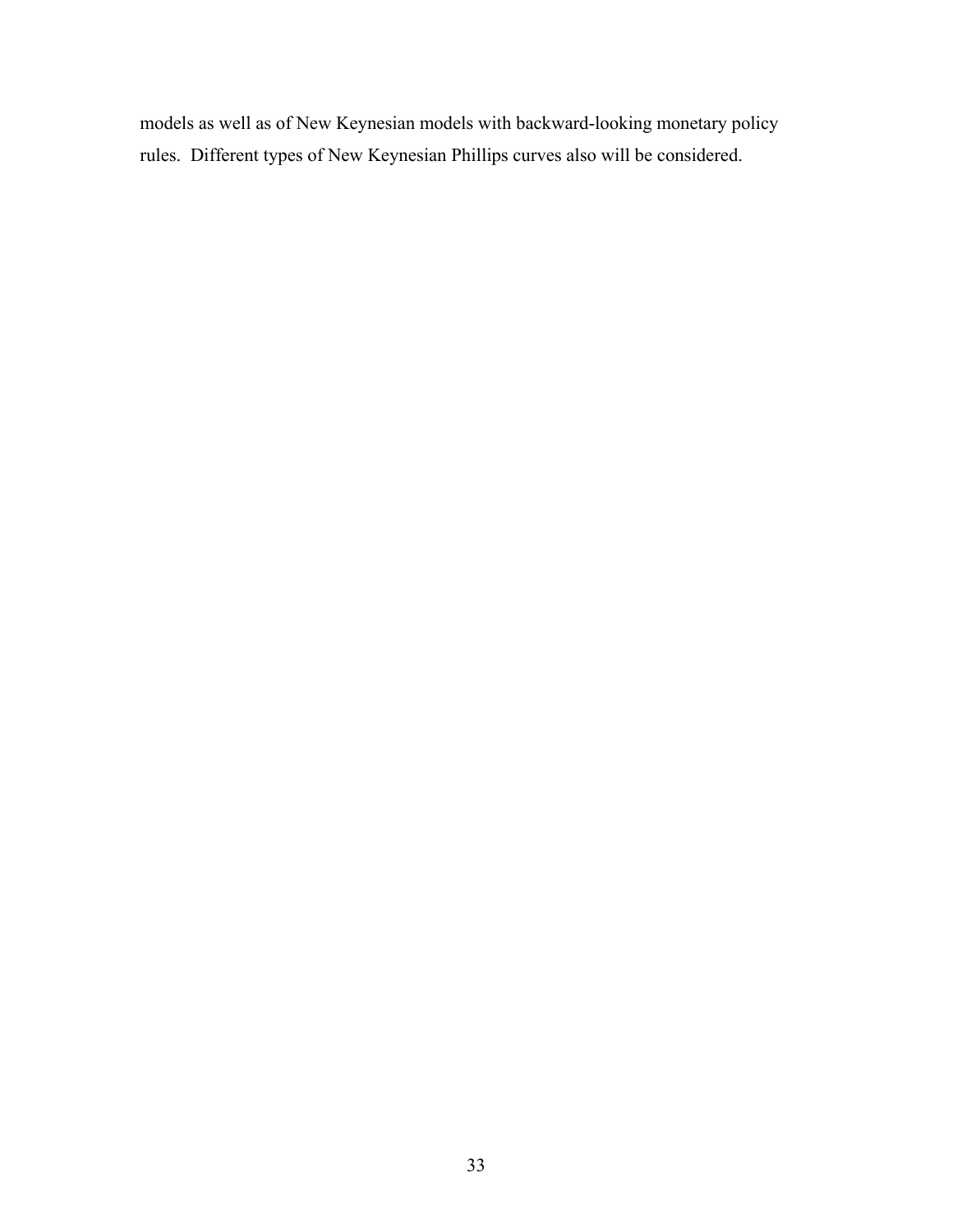# **References**

Aiyagari, S. R. (1989). Can there be short-period deterministic cycles when people are long lived?. *Quarterly Journal of Economics* 104, 163-185.

Andronov, A. A. (1929). Les Cycles Limits de Poincaré et la Théorie des Oscillations Autoentretenues. *Comptes-rendus de l'Academie des Sciences* 189, 559-561.

Barnett, William A. and Yijun He (1999). Stability Analysis of Continuous-Time Macroeconometric Systems. *Studies in Nonlinear Dynamics and Econometrics* 3, 169- 188.

Barnett, William A. and Yijun He (2001). Nonlinearity, Chaos, and Bifurcation: A Competition and an Experiment. In Takashi Negishi, Rama Ramachandran, and Kazuo Mino (Eds.), *Economic Theory, Dynamics and Markets: E*ssays *in Honor of Ryuzo Sato* (pp. 167-187). Amsterdam: Kluwer Academic Publishers.

Barnett, William A. and Yijun He (2002). Stabilization Policy as Bifurcation Selection: Would Stabilization Policy Work if the Economy Really Were Unstable?. *Macroeconomic Dynamics* 6, 713-747.

Barnett, William A. and Yijun He (2004). Bifurcations in Macroeconomic Models. In Steve Dowrick, Rohan Pitchford, and Steven Turnovsky (Eds), *Economic Growth and Macroeconomic Dynamics: Recent Developments in Economic Theory* (pp. 95-112). Cambridge, UK: Cambridge University Press.

Barnett, William A. and Yijun He (2006). Robustness of Inferences to Singularity Bifurcation. *Proceedings of the Joint Statistical Meetings of the 2005 American Statistical Society* 100. American Statistical Association, February.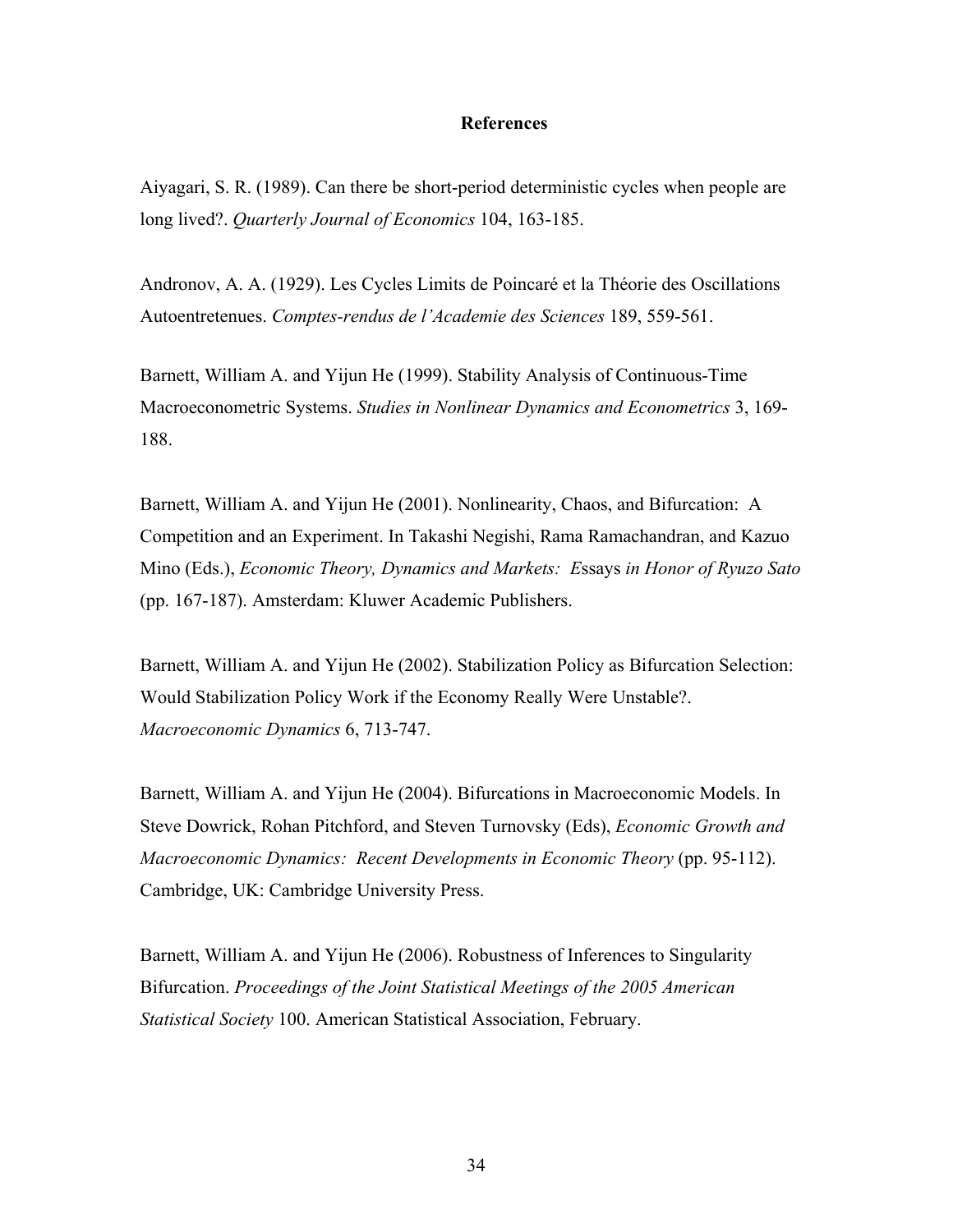Benhabib, J., Day, R. H. (1982). A Characterization of Erratic Dynamics in the Overlapping Generations Model. *Journal of Economic Dynamics and Control* 4, 37-55.

Benhabib J., Nishimura K. (1979). The Hopf Bifurcation and the Existence and Stability of Closed Orbits in Multisector Models of Optimal Economic Growth. *Journal of Economic Theory* 21, 421-444.

Benhabib, J., Rustichini, A. (1991). Vintage Capital, Investment and Growth. *Journal of Economic Theory* 55, 323-339.

Bergstrom, A. R. (1996). Survey of Continuous Time Econometrics. In W. A. Barnett, G. Gandolfo, and C. Hillinger (Eds.). *Dynamic Disequilibrium Modeling* (pp, 3-26). Cambridge, UK: Cambridge University Press.

Bergstrom, A. R., K. B. Nowmann, and S. Wandasiewicz (1994). Monetary and Fiscal Policy in a Second-order Continuous Time Macroeconometric Model of the United Kingdom. *Journal of Economic Dynamics and Control* 18, 731-761.

Bergstrom, A. R., K. B. Nowman, and C. R. Wymer (1992). Gaussian Estimation of a Second Order Continuous Time Macroeconometric Model of the United Kingdom. *Economic Modelling* 9, 313-352.

Bergstrom, A.R., and C.R. Wymer (1976). A Model of Disequilibrium Neoclassic Growth and its Application to the United Kingdom. In A.R. Bergstrom (Ed.), *Statistical Inference in Continuous Time Economic Models*. Amsterdam: North Holland, 267-327.

Bergstrom, A. R. and K. B. Nowman (2006). *A Continuous Time Econometric Model of the United Kingdom with Stochastic Trends*. Cambridge, UK: Cambridge University Press, forthcoming.

Bernanke, Ben S., Thomas Laubach, Frederic S. Mishkin, and Adam S. Posen (1999).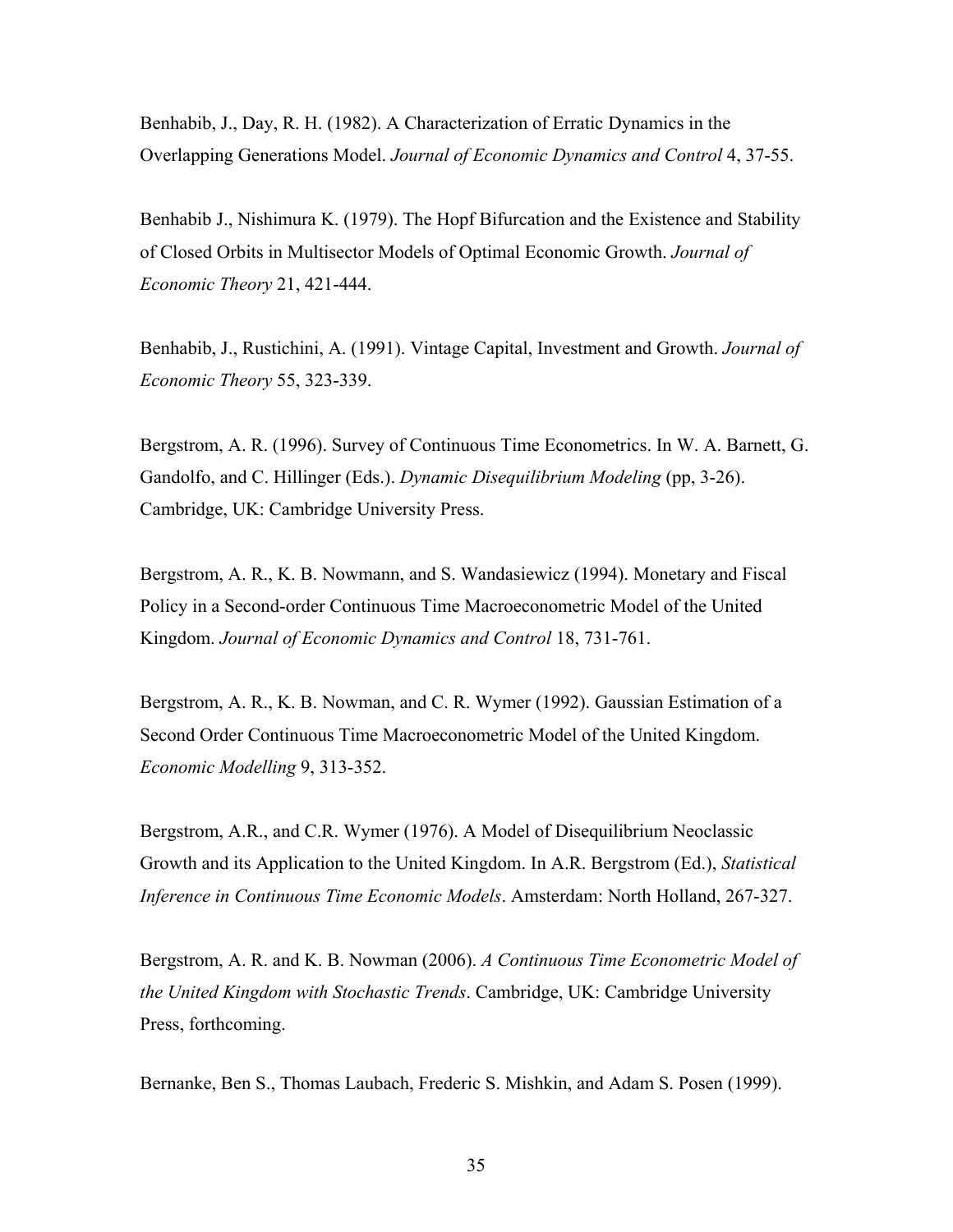*Inflation Targeting: Lessons from the International Experience*. Princeton, NJ: Princeton University Press.

Calvo, G. (1983). Staggered Prices in a Utility-Maximizing Framework, *Journal of Monetary Economics* 12, 383-398.

Clarida, Richard, Jordi Galí, and Mark Gertler (1999). The Science of Monetary Policy: A New Keynesian Perspective. *Journal of Economic Literature* 37, 1661–1707.

Dixit, Avinash and Joseph E. Stiglitz (1977). Monopolistic Competition and Optimum Product Diversity. *American Economic Review* 67, 297-308.

Gali, J., and M. Gertler (1999). Inflation Dynamics: a Structural Econometric Analysis. *Journal of Monetary Economics* 44, 195-222.

Gale, D. (1973). Pure Exchange Equilibrium of Dynamic Economic Models. *Journal of Economic Theory* 6, 12-36.

Gandolfo, Giancarlo 1996. *Economic Dynamics*. Third edition. New York and Heidelburg: Springer.

Gavin, William T (2003), Inflation Targeting: Why It Works and How To Make It Work Better, Federal Reserve Bank of Saint Louis Working Paper 2003-027B.

Grandmont, J. M. (1985). On Endogenous Competitive Business Cycles. *Econometrica* 53, 995-1045.

Hopf, E. (1942). Abzweigung Einer Periodischen Lösung von Einer Stationaren Lösung Eines Differetialsystems. *Sachsische Akademie der Wissenschaften Mathematische-Physikalische*, Leipzig 94, 1-22.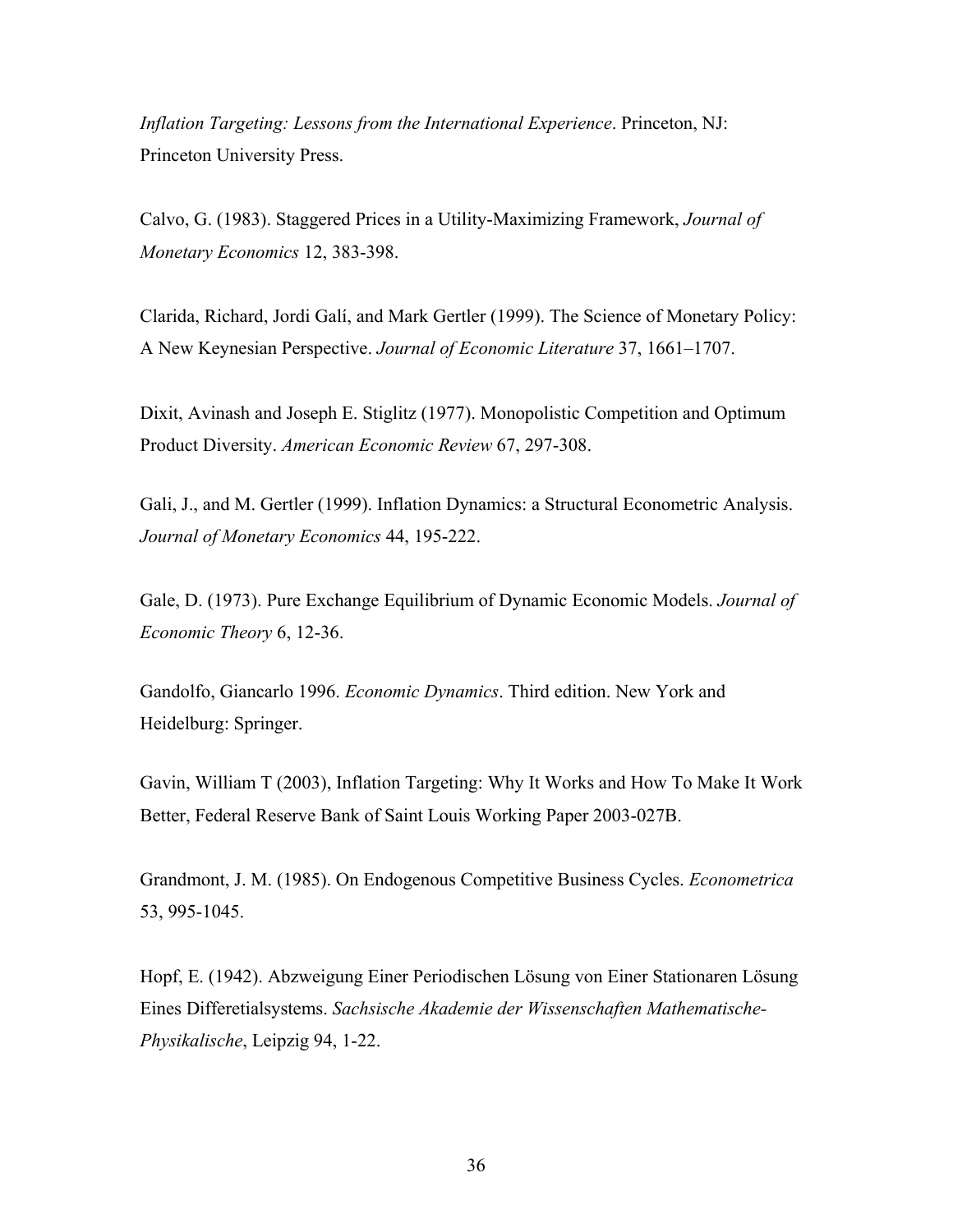Kuznetsov,Yu.A (1998). *Elements of Applied Bifurcation Theory.* New York: Springer - Verlag.

Leeper, E. and C. Sims (1994). Toward a Modern Macro Model Usable for Policy Analysis. *NBER Macroeconomics Annual*, 81-117.

McCallum, B.T. (1999). Issues in the design of monetary policy rules. In J.B. Taylor and M. Woodford (Eds.). *Handbook of Macroeconomics*. Amsterdam: North-Holland Pub. Co.

Poincaré, H. (1892). *Les Methodes Nouvelles de la Mechanique Celeste*. Paris: Gauthier-Villars.

Roberts, J. M. (1995). "New Keynesian Economics and the Phillips Curve." *Journal of Money, Credit and Banking* 27. 975-984.

Seydel, R. (1994). *Practical bifurcation and stability analysis*. New York: Springer-Verlag.

Shapiro, A. H. (2006). Estimating the New Keynesian Phillips Curve: A Vertical Production Chain Approach. Federal Reserve Bank of Boston Working Paper No. 06-11.

Svensson, Lars E. O. (1999). Inflation Targeting as a Monetary Policy Rule. *Journal of Monetary Economics* 43, 607-54.

Taylor, John B. (1999). A Historical Analysis of Monetary Policy Rules. In John B. Taylor (Ed.), *Monetary Policy Rules* (pp. 319-40). Chicago: University of Chicago Press for NBER.

Walsh, Carl E. (2003). *Monetary Theory and Policy*. 2nd edition. Cambridge MA: MIT Press.